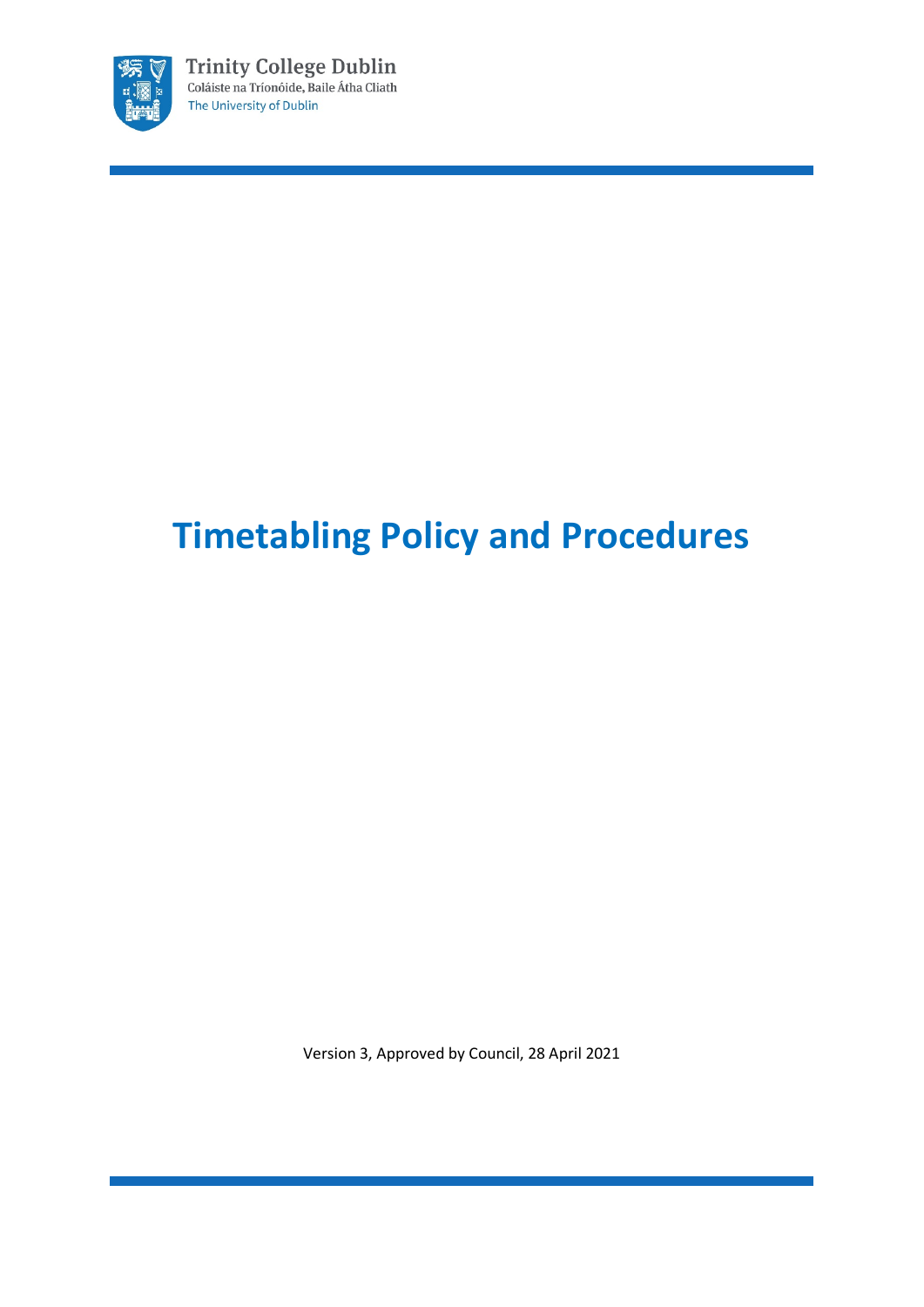

# **Table of Contents**

# **Timetabling Policy**

| 1.  |      |    |  |
|-----|------|----|--|
| 2.  |      |    |  |
| 3.  |      |    |  |
| 4.  |      |    |  |
| 5.  |      |    |  |
| 6.  |      |    |  |
|     | 6.1. |    |  |
|     | 6.2. |    |  |
|     | 6.3. |    |  |
|     | 6.4. |    |  |
|     | 6.5. |    |  |
|     | 6.6. |    |  |
|     | 6.7. |    |  |
| 7.  |      |    |  |
|     | 7.1. |    |  |
|     | 7.2. |    |  |
|     | 7.3. |    |  |
|     | 7.4. |    |  |
|     | 7.5. |    |  |
|     | 7.6. |    |  |
|     | 7.7. |    |  |
|     | 7.8. |    |  |
|     | 7.9. |    |  |
|     |      | 10 |  |
| 8.  |      |    |  |
| 9.  |      |    |  |
| 10. |      |    |  |
| 11. |      |    |  |
|     |      |    |  |
|     |      |    |  |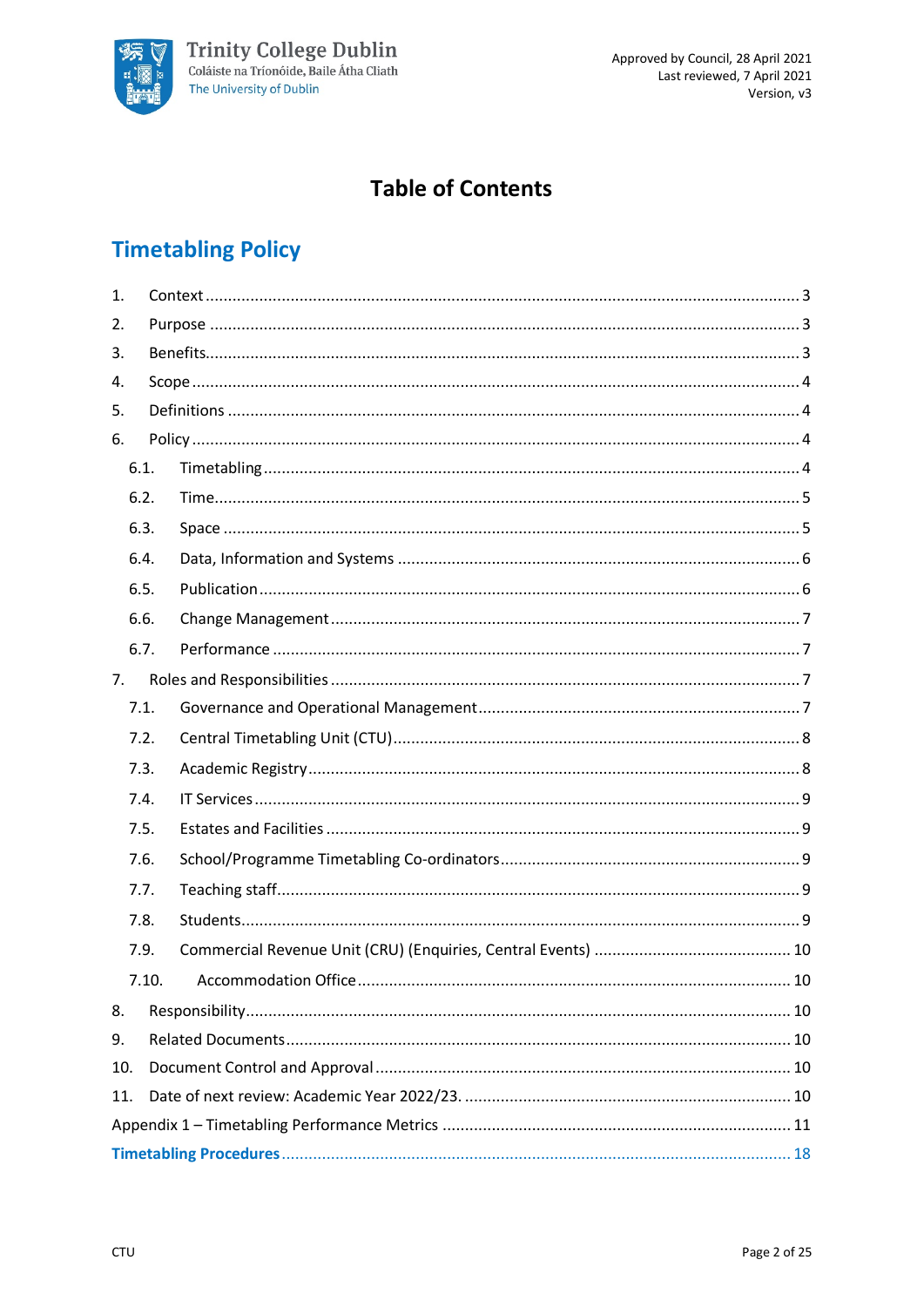

# **Timetabling Policy**

# <span id="page-2-0"></span>**1. Context**

This university-wide Timetabling Policy was developed as part of the transition to the shared timetabling solution to support the introduction of the undergraduate common programme architecture and to support the development of the central management of timetabling policies and practices for undergraduate and postgraduate programmes across the university. This Timetabling Policy aims to clearly set out the policy, procedures and responsibilities in respect of the annual production of the timetable for teaching and learning activities, and the use of all teaching and learning spaces, both centrally managed and locally managed. The first Timetabling Policy was approved by Council in March 2019 [CL/18-19/138].

The policy also addresses the Board mandate that all teaching spaces be visible in the central timetabling system and that all teaching spaces be centrally bookable (ref. Estates Strategy, approved by Board on 12 September 2018, [BD/18-19/009]).

This Timetabling Policy document should be read in conjunction with the Timetabling Procedures document (revised annually).

## <span id="page-2-1"></span>**2. Purpose**

- 2.1. To clarify the procedures, roles and responsibilities involved in timetabling all teaching and learning activities.
- 2.2. To standardise the structure and processes of timetabling across disciplines to foster crosscompatibility.
- 2.3. To ensure the timetable makes the best use of the University's physical resources and facilitates effective space utilisation in line with the objectives of the Estates Strategy in supporting both the optimum utilisation of teaching space and the student experience.
- 2.4. To ensure the timetable is delivered through efficient processes minimising duplication of effort and resources.
- 2.5. To ensure the timetable is delivered by full utilisation of the appropriate systems.
- 2.6. To ensure that the timetable is available to staff and students in a timely fashion.

#### <span id="page-2-2"></span>**3. Benefits**

- 3.1. Holistic timetabling policy governing the timetabling of all teaching and learning activities.
- 3.2. Consistent and transparent approach across all timetabling units.
- 3.3. Improved allocation and utilisation of teaching and learning spaces.
- 3.4. Clear, well-enforced and informed communication of timetabling priorities.
- 3.5. Improved data quality.
- 3.6. Enhanced student and staff experience.
- 3.7. Supports performance measurement of timetabling metrics (e.g., space utilisation).
- 3.8. Provides the foundation for the delivery of online module enrolment.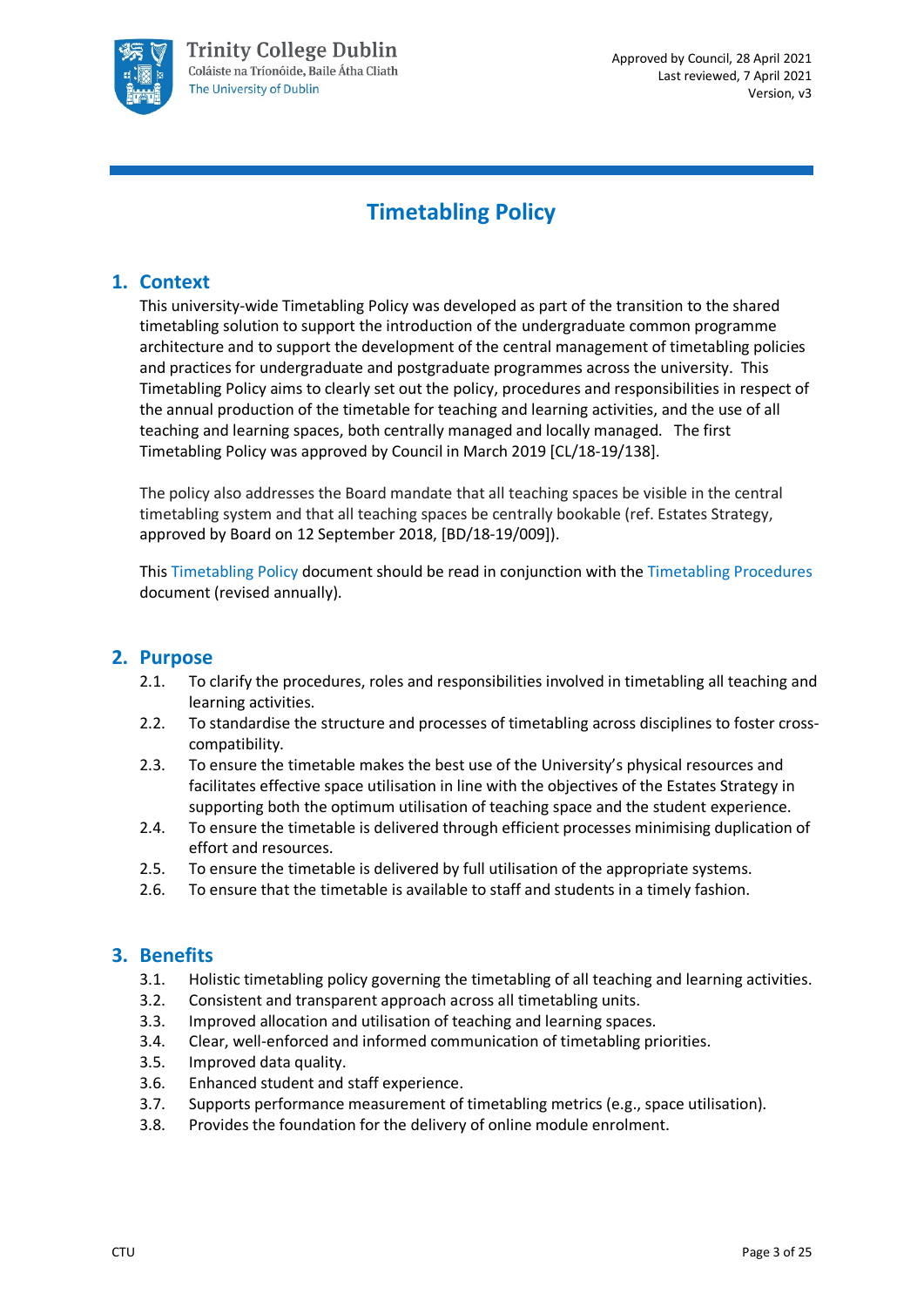

# <span id="page-3-0"></span>**4. Scope**

- 4.1. The Timetabling Policy covers the scheduling of all undergraduate and postgraduate teaching and learning activities, including lectures, tutorials, labs and other practical sessions, on university programmes delivered across the university estate.
- 4.2. Examination scheduling is currently not in the scope of this policy.

# <span id="page-3-1"></span>**5. Definitions**

- 5.1. **Block**  a collection of timeslots within a timetable into which subject-based activities are placed.
- 5.2. **Pillar** a collection of independent subjects which can be taught at the same time.
- 5.3. **Centrally managed teaching space**  teaching spaces currently designated as 'Senior Lecturer Pool Rooms', which are owned and managed centrally (currently categorised in CMIS as 'A' rooms).
- 5.4. **Locally managed teaching space**  teaching spaces located within a range of rooms allocated to a School in the Space Atlas. These spaces may be 'specialist' teaching rooms, e.g., laboratories, libraries, etc. that are booked on a priority basis by the local School (currently categorised in CMIS as 'B', 'D' and 'P' rooms).
- 5.5. **Common Shared Timetable**  undergraduate programmes where the curriculum, or part of it, is offered in combinations, such as joint honors and multidisciplinary programmes or where modules are made available to other programmes or to visiting students.

# <span id="page-3-2"></span>**6. Policy**

#### <span id="page-3-3"></span>6.1. Timetabling

- 6.1.1. Timetabling is conducted according to agreed timetabling procedures (and schedule) published on an annual basis.
- 6.1.2. Semester one and semester two timetabling activities are completed together in advance of semester one.
- 6.1.3. The university uses partial block timetabling to deliver a common shared timetable for those undergraduate programmes where the curriculum, or part of it, is offered in combinations, such as joint honors and multidisciplinary programmes or where modules are made available to other programmes or to visiting students (for list of programmes see Appendix 1 of the annual Timetabling Procedures document).
- 6.1.4. Subjects included in shared curriculum programmes within the common architecture should be aligned with the pillar structure to ensure timetabling works across all intersecting programmes.
- 6.1.5. Programmes that are included in the common shared timetable must schedule compulsory modules (i.e., lecture or whole class events) into the core contact hours within the block of time (10 hours) allocated to the relevant subject pillar. Small group teaching or tutorial sessions can be scheduled inside or outside the block.
- 6.1.6. Timetabling for undergraduate programmes outside the common shared timetable will be required to make timetable adjustments to accommodate the partial block timetable, and to allow the selection of Trinity Electives (according to approved curriculum architecture pathways), which are scheduled into dedicated timeslots. Students eligible to take Trinity Electives must not be constrained by their programme timetable from choosing a Trinity Elective.
- 6.1.7. Any activities for modules offered as Open modules should be scheduled within the appropriate block. This will also enable visiting students to select open modules.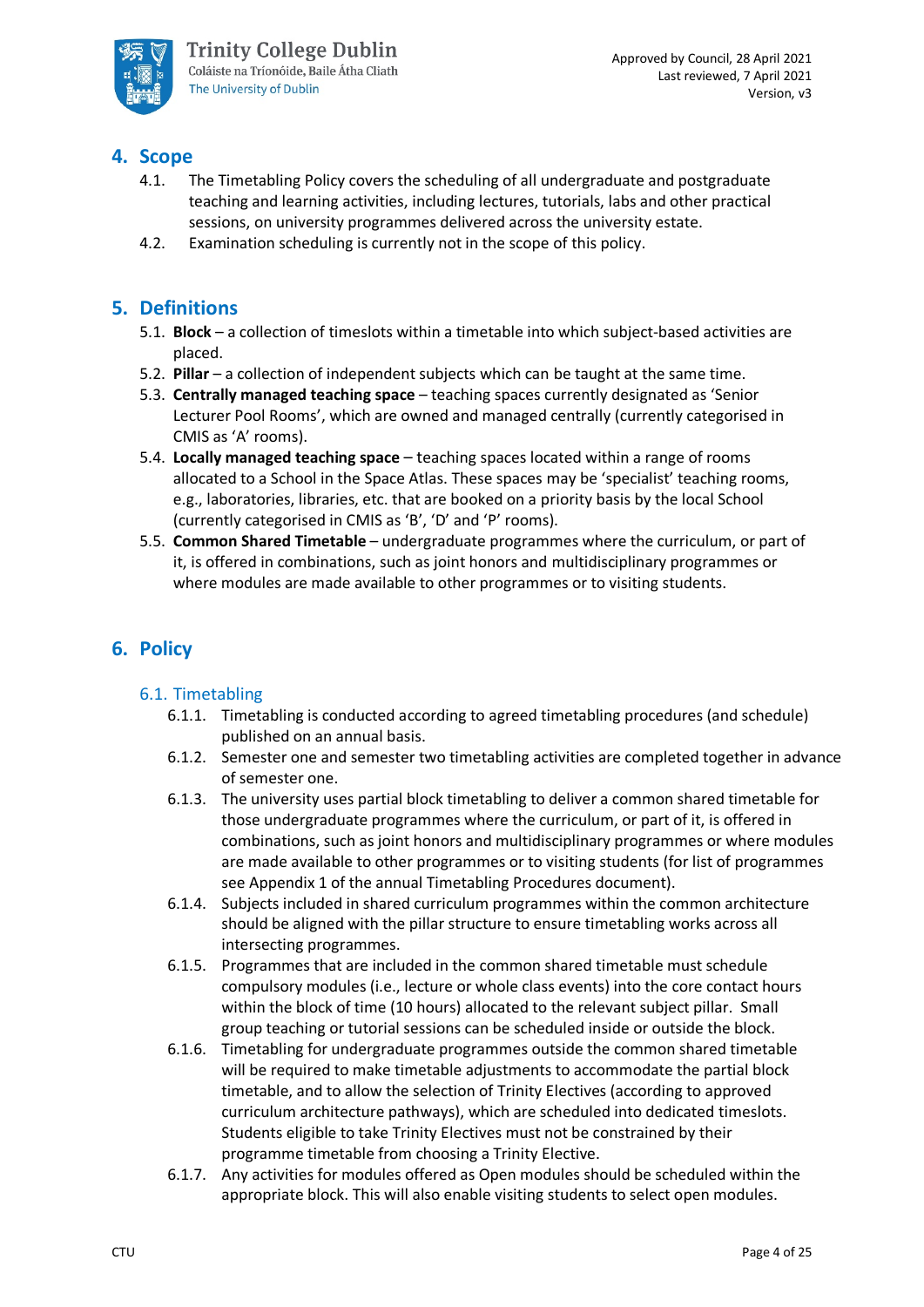

- 6.1.8. Timetabled events for taught postgraduate teaching activities are arranged according to programme requirements by individual Schools.
- 6.1.9. Use of teaching space for teaching and learning activities takes precedence over use for non-teaching activities. Exceptions to this include (but are not limited to) the following business activities:
	- **Examinations**
	- Graduation ceremonies
	- Specific annual events (e.g., UG/PG Orientation, Trinity Week, Open Day)
	- Events designated as high priority by Council, Board, Provost, etc.

#### <span id="page-4-0"></span>6.2. Time

- 6.2.1. Undergraduate teaching activities should not be scheduled during the two Study/Review weeks (as identified in the annual academic year calendar).
- 6.2.2. All formal undergraduate teaching and learning activities take place during the designated teaching and learning weeks (as identified in the annual academic year calendar) and on weekdays (Monday to Friday) between 09.00 and  $18.00<sup>1</sup>$  $18.00<sup>1</sup>$  unless the delivery arrangements for specific programmes such as professional courses require alternative arrangements to be put in place, or if the events are subject to specific external demands.
- 6.2.3. Postgraduate teaching events may be scheduled outside these days/times, if required.
- 6.2.4. Within the block timetabling structure, five blocks have been defined: four subject blocks consisting of 10 hours of timetabling slots and one Elective block consisting of 5 hours of timetabling slots.
- 6.2.5. Teaching events commence on the hour and conclude at ten minutes to the hour. In the timetabling system, events are scheduled to commence and conclude on the hour.
- 6.2.6. Where possible, students and staff should normally have at least one hour free from teaching and learning between 12.00 and 15.00.
- 6.2.7. Travel time between the location of classes should be minimised where possible.

#### <span id="page-4-1"></span>6.3. Space

- 6.3.1. The university teaching and learning estate is divided between centrally managed space and locally managed teaching space. Teaching also occurs in off-site locations such as St James's and Tallaght University Hospitals. All space in which teaching occurs must be listed in CMIS.
- 6.3.2. The size (number of students expected) of a teaching event should not exceed the seating capacity of the room as recorded in CMIS.
- 6.3.3. Schools/Programme Offices retain priority for bookings in locally managed formal teaching space. Unbooked locally managed formal teaching space will be released for central timetabling after an appropriate period of time (see Timetabling Procedures, 2.3).
- 6.3.4. Priority for allocation of teaching spaces to teaching and learning activities will be as follows:
	- Specialist space/equipment
	- Specific needs of students/staff (e.g. accessibility, hearing loops)
	- Availability of AV equipment
	- Area of campus

<span id="page-4-2"></span><sup>1</sup> Ref. Athena SWAN Bronze institution award renewal application, 30 November 2018, 4.4.4 Workload model and 4.4.5 Timing of institution meetings and social gatherings, 'While it has not been possible to restrict lecture times in the same way due to timetabling demands, individual Schools accommodate individual staff needs and outside responsibilities where possible'.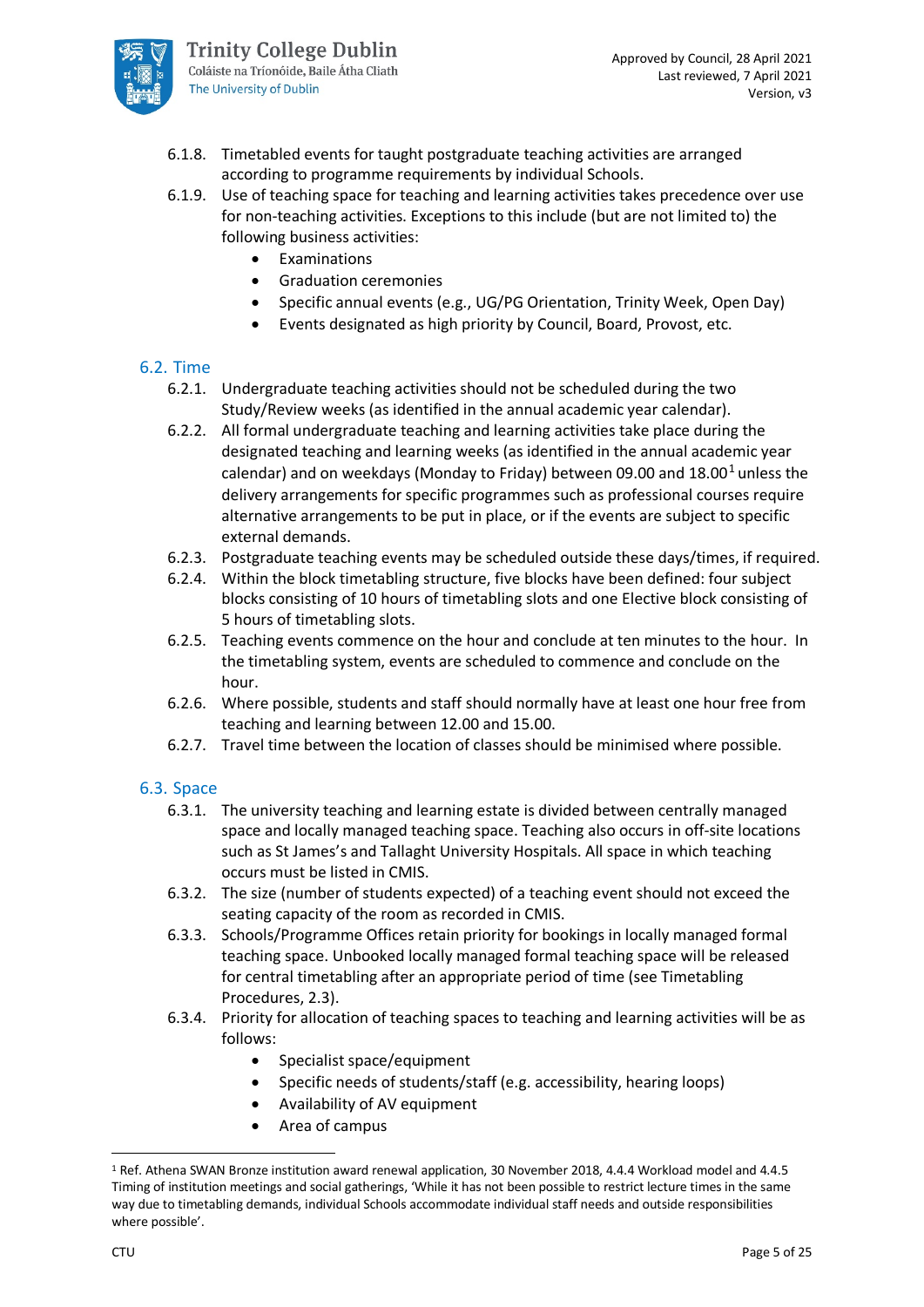

- 6.3.5. Larger classes take precedence over smaller classes (for capacity fit into a space).
- 6.3.6. Full semester bookings normally take precedence over single week or ad hoc bookings.
- 6.3.7. In allocating space for teaching and learning events, timetablers should be cognisant of the following factors which will, over time, be regularly measured and reported on:
	- frequency, occupancy, utilisation
	- location and distance of travel for students
	- requirements for specialised facilities or equipment
	- accessibility.

#### <span id="page-5-0"></span>6.4. Data, Information and Systems

- 6.4.1. CMIS is the source of truth for data relating to the timetable.
- 6.4.2. All teaching events **must** be scheduled in the University's current timetabling system (CMIS), regardless of whether they take place in centrally managed space or in locally managed teaching space. There are no derogations permitted to this requirement. This includes:
	- Activities taking place in centrally managed space or locally managed teaching space
	- Events scheduled in off-campus locations
	- Teaching and learning activities taking place outside of "normal" teaching times (e.g. some postgraduate teaching and learning activities).
- 6.4.3. The students' view of the timetable in the portal is the source of truth for data relating to the timetable for students.
- 6.4.4. All non-teaching events requiring the allocation of teaching space must be entered into the University's timetabling system (CMIS).
- 6.4.5. All timetabled events should have the following fields accurately and correctly populated: Day, Start, End, Mins, Weeks, Source, Owner (the department for which the event is scheduled), Event Type, Module, Lecturer, Room.
- 6.4.6. The University Atlas, (a database of the University's Estate which includes all teaching and learning spaces) will be the source of all space records held in the University's timetabling system. The teaching spaces recorded in CMIS will be regularly integrated from the Estates and Facilities' Planon system ensuring their availability for timetabling.
- 6.4.7. All teaching spaces, including centrally managed space (currently categorised as Senior Lecturer pool rooms), locally managed teaching space, specialist teaching space, off-campus teaching spaces, etc.) will be recorded and visible in the University's timetabling system (CMIS) as mandated by Council and Board.
- 6.4.8. Both SITS and CMIS currently act as a source of truth for data relating to curriculum for timetabling and student choice.
- 6.4.9. Class size data held in CMIS must be accurate and capable of informing space scenario planning, student number planning and consequentially future estates development.

#### <span id="page-5-1"></span>6.5. Publication

- 6.5.1. The timetable will be published annually and will be available to students and staff early in the academic year at the start of September.
- 6.5.2. The timetable will be published via the My.TCD.ie portal
- 6.5.3. The date of publication for the annual undergraduate and postgraduate teaching timetables will be advised early in the calendar year as part of the timelines within the Timetabling Procedures.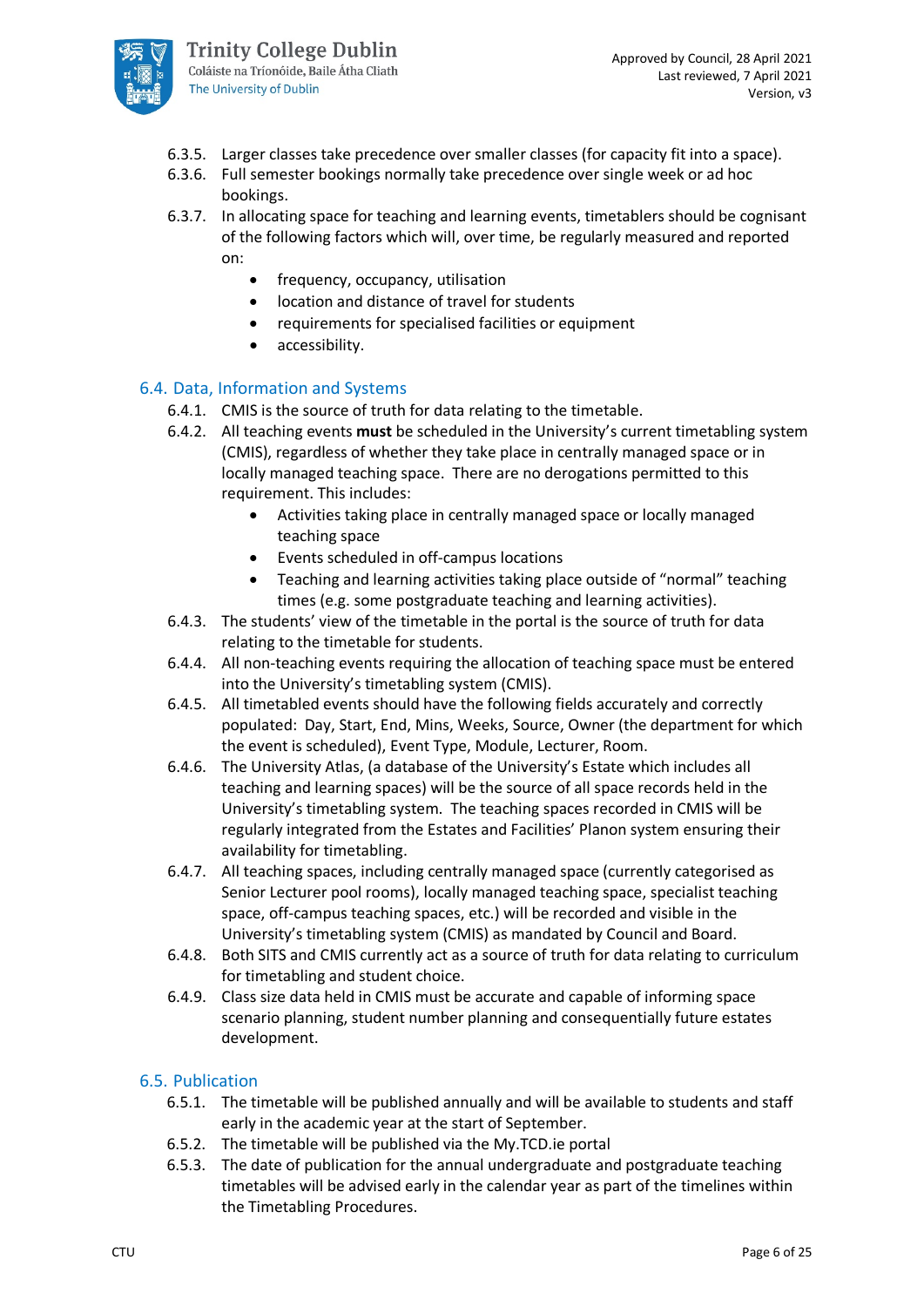

#### <span id="page-6-0"></span>6.6. Change Management

- 6.6.1. The Timetabling Procedures document sets out the dates by which datasets should be finalised.
- 6.6.2. Past these dates, agreement to make changes to datasets must be agreed by the Senior Lecturer (for Undergraduate curriculum and for staff availability impacting on module availability) and the Director of Campus Services (for centrally managed teaching spaces).
- 6.6.3. The following reasons are accepted as valid reasons for changes:
	- Late changes to accessibility requirements for either students or staff
	- Long term staff illness in staff who are essential to delivery
	- Approved change in staff availability (part time hours, compressed or flexible working for staff who are essential to delivery)
	- Replacement of staff that have left
	- Actual number of students exceeds room capacity
	- Actual number of students significantly less than room capacity
- 6.6.4. Changes must be made in CMIS.
- 6.6.5. Schools are responsible for informing staff and students about changes to their timetables.
- 6.6.6. Where space is no longer required for more than one instance of a booking, it must be released and made available to other users.
- 6.6.7. Change requests will be logged and monitored as per the timetabling metrics.

#### <span id="page-6-1"></span>6.7. Performance

- 6.7.1. In order to monitor the effectiveness of the Timetabling Policy and Timetabling Procedures an annual set of timetabling metrics has been devised based on best practice in peer universities.
- 6.7.2. The booked frequency, occupancy and utilisation of space for teaching and learning events will be available as required from CMIS.
- 6.7.3. The actual frequency, occupancy and utilisation of space for teaching and learning events will be annually measured and reported on.
- 6.7.4. Additional metrics will be focused on the need to improve timetabling performance including the following areas:
	- Curriculum provision (e.g. availability of open and elective modules, shared curriculum and small group teaching)
	- Student experience (e.g. availability of timetable schedules; timetabled hours per day, accessibility requirements met)
	- Staff experience (e.g. daily teaching load)
- 6.7.5. Timetabling metrics can be found in Appendix 1 of this timetabling policy.
- 6.7.6. An annual survey will be conducted to consider the more qualitative aspects of timetabling.

## <span id="page-6-2"></span>**7. Roles and Responsibilities**

#### <span id="page-6-3"></span>7.1. Governance and Operational Management

7.1.1. The Timetabling Policy will be jointly reviewed by the Senior Lecturer/Dean of Undergraduate Studies and the Dean of Graduate Studies and brought to the undergraduate and postgraduate studies committee meetings for consultation before being presented to Council for approval.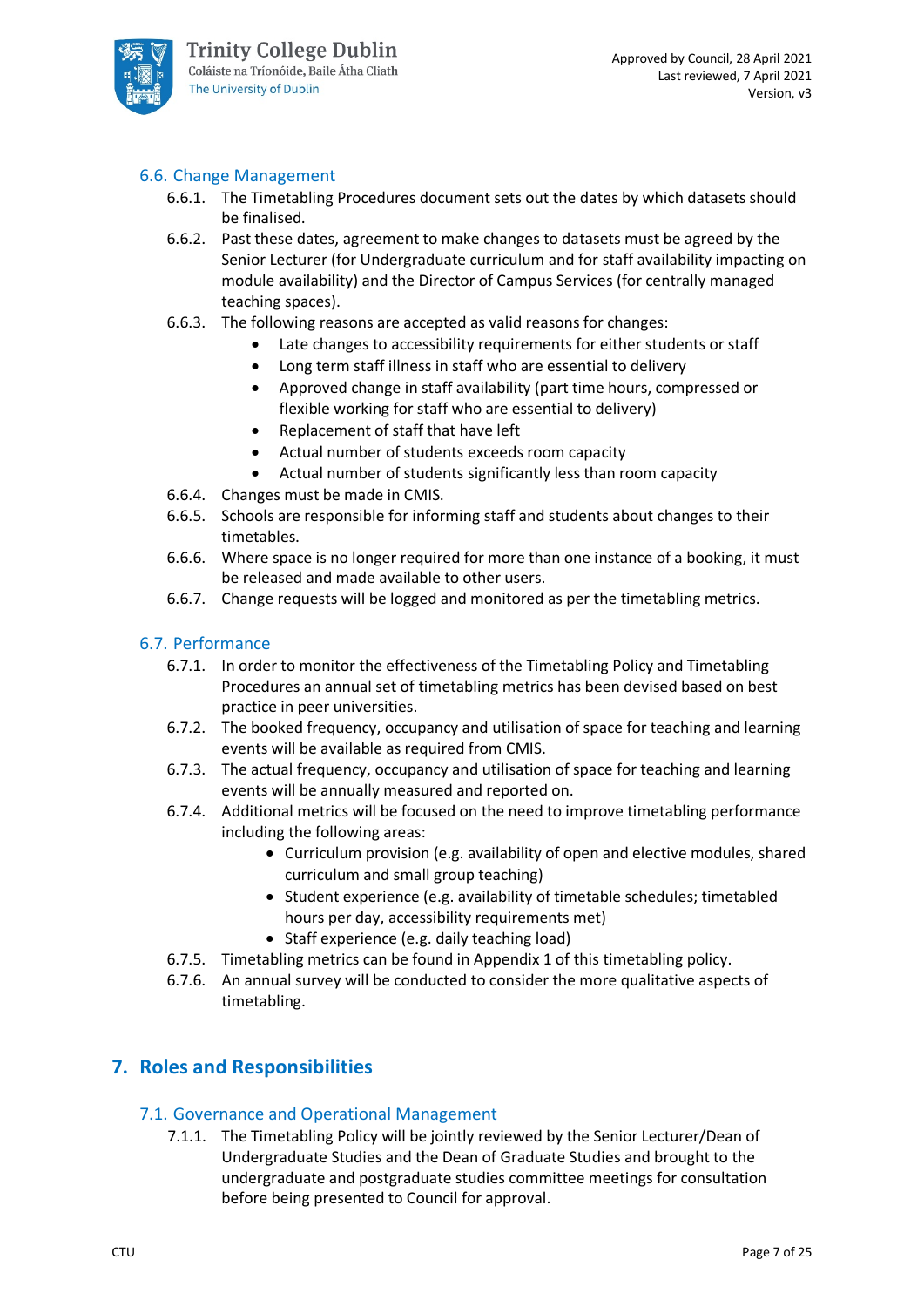

- 7.1.2. The Bursar, or other designated representative, will be consulted on matters relating to the utilisation of teaching space, as required.
- 7.1.3. The Timetabling Policy, and associated Timetabling Procedures, will be managed and maintained by the Central Timetabling Unit (CTU).
- 7.1.4. The CTU will report to the Manager of the Academic Services Division during the ongoing development and implementation of the fixed timetable.

#### <span id="page-7-0"></span>7.2. Central Timetabling Unit (CTU)

- 7.2.1. Responsible for the scheduling and room allocation of all core module teaching requirements for the common shared timetable for undergraduate programmes, where all or part of the curriculum is shared, or where modules are available to other programmes.
- 7.2.2. Monitors the allocation of all teaching and learning spaces for the university and is responsible for the provision of booked space usage reporting as required.
- 7.2.3. Responsible for the resolution of any issues arising from the central or local (by School/Programme Office/CRU or other area) allocation of teaching space for undergraduate programmes (e.g., non-release of space; one-off weekly bookings preventing term-long bookings; block booking of space; inefficient allocation of teaching space, etc.) with the Senior Lecturer/Dean of Undergraduate Studies acting as the final arbitrator should the need arise.
- 7.2.4. Provides support as required to School/Programme Offices for the booking of the non-core lecture/tutorial hours for the Joint Honours/Common Architecture modules (dependent on resource availability).
- 7.2.5. Is the designated owner of the College timetabling system (currently CMIS), supported appropriately by IT Services, the Academic Registry and Estates and Facilities, and managed according to the terms of the agreed Service Level Agreement between all stakeholders.
- 7.2.6. Monitors and reports on the quality of timetabling data included in the timetabling system (CMIS) by School/Programme Offices and any others responsible for room bookings.
- 7.2.7. Ensure timetabling is conducted according to the university's Timetabling Policy and Procedures.
- 7.2.8. Acts as the arbitrator for any conflict in issues relating to the usage of teaching space as per 7.2.3 above.
- 7.2.9. Provides assistance and advice for timetabling training as appropriate in consultation with relevant IT Services staff.
- 7.2.10. Provides support to the Senior Lecturer/Dean of Undergraduate Studies for the development of new programme initiatives and subsequent timetabling requirements e.g., the addition of new pillar subjects; new cross-faculty programmes, etc..
- 7.2.11. Responsible for overseeing and granting permission to obtain access to CMIS, ensuring that all active CMIS user accounts are maintained as appropriate.

The role that the CTU will play in the timetabling of postgraduate activities has yet to be determined, but its possible role will be considered under the review of postgraduate education as part of the recommendations of the Strategic Plan 2020 – 2025.

#### <span id="page-7-1"></span>7.3. Academic Registry

- 7.3.1. Responsible for the maintenance of data relating to curriculum and students in SITS
- 7.3.2. Responsible for coordinating with the Central Timetabling Unit and IT Services the interfaces of appropriate data between SITS and CMIS.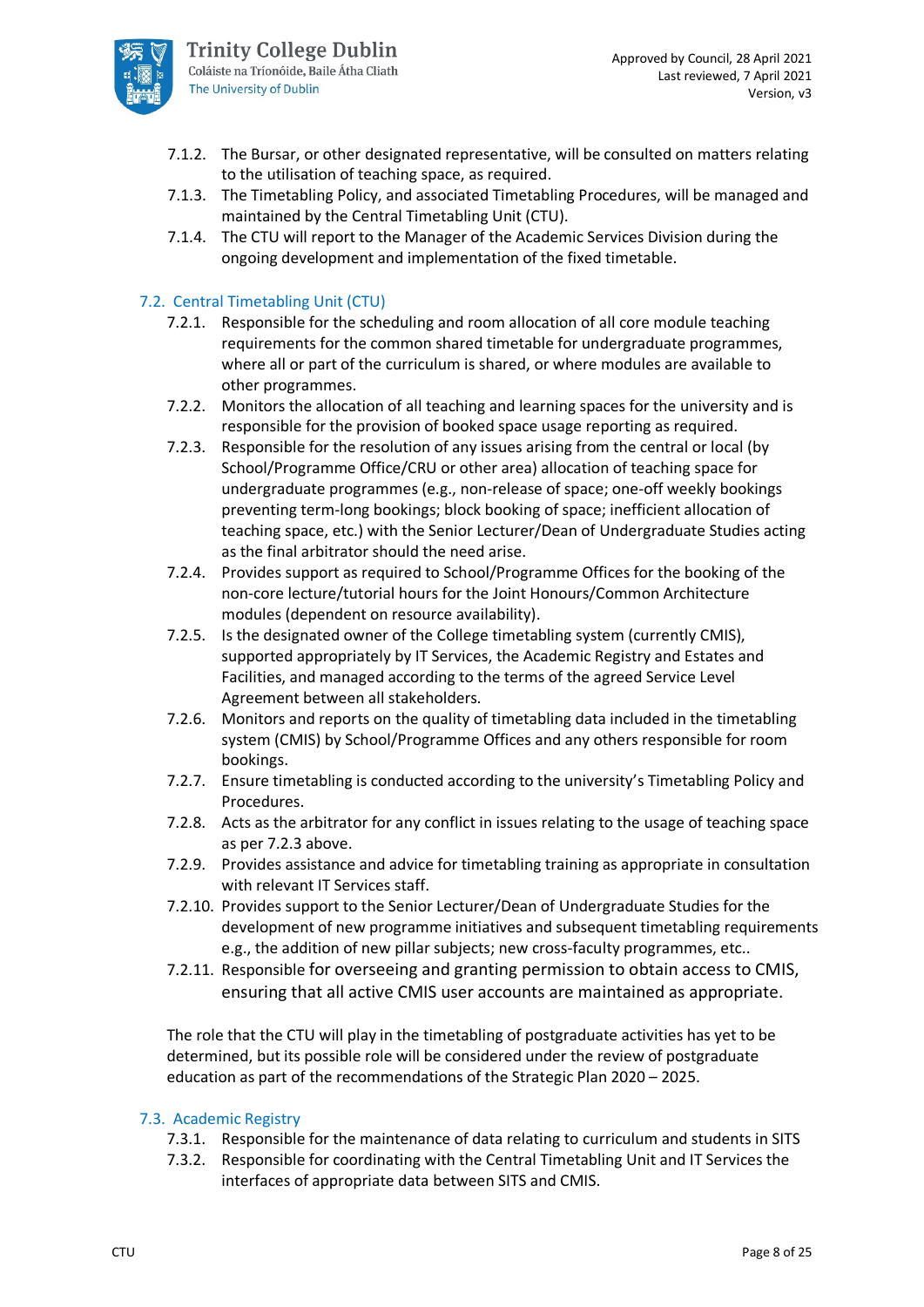

#### <span id="page-8-0"></span>7.4. IT Services

- 7.4.1. Responsible for provision of access to the central timetabling system upon receipt of a request from the CTU.
- 7.4.2. Collaborate with the CTU for the provision of CMIS user training.
- 7.4.3. Facilitate the annual rollover of timetabling data.
- 7.4.4. Responsible for supporting data interfaces to and from CMIS.

#### <span id="page-8-1"></span>7.5. Estates and Facilities

- 7.5.1. Responsible for maintaining the University Atlas in Planon and the timely transfer (as per Timetabling Procedures) of Site and Room data from Planon to CMIS as part of the maintenance of records of teaching and learning spaces on campus and off-site locations.
- 7.5.2. In close association with the Central Timetabling Unit, the Space Planning Manager will conduct an annual audit of teaching space reporting on the frequency and occupancy of space usage and make recommendations for improved usage of teaching spaces as required.
- 7.5.3. Responsible for coordinating with the Central Timetabling Unit, the Academic Registry and IT Services, the interfaces of appropriate data between SITS, CMIS and Planon.

#### <span id="page-8-2"></span>7.6. School/Programme Timetabling Co-ordinators

- 7.6.1. Responsible for scheduling module events outside the core contact hours for pillar subjects within the shared curriculum of the new programme architecture.
- 7.6.2. Accommodate the deliverables of the partial block timetable and the placement of the Trinity Electives in local timetables.
- 7.6.3. Provide teaching requirements, in a timely manner, to the Central Timetabling Unit and to local School/Programme staff, as required.
- 7.6.4. Resolve local timetabling issues within the constraints of the Timetabling Policy and annual Timetabling Procedures policy documents.
- 7.6.5. Conduct timetabling activities within the parameters of the agreed annual timetabling procedures and associated timelines.
- 7.6.6. Update CMIS with any local changes to the timetable.
- 7.6.7. Inform students of any changes to their published timetables.

#### <span id="page-8-3"></span>7.7. Teaching staff

- 7.7.1. As part of the annual timetabling process and agreed timelines, teaching staff should provide module requirements in the required format to School/ Programme offices upon request.
- 7.7.2. Promptly review and confirm draft timetable details for each of their modules.
- 7.7.3. Be available for undergraduate teaching activities during the designated formal teaching and learning weeks (as identified in the annual academic year calendar) and weekdays (Monday to Friday) between 09.00 and 18.00.
- 7.7.4. Advise School timetabling staff of any timetabling issues that might arise.
- 7.7.5. Report any issues with assigned teaching space, equipment or access.

#### <span id="page-8-4"></span>7.8. Students

- 7.8.1. Where required, liaise with the Disability Service to advise of special arrangements/ requirements.
- 7.8.2. Should register their optional module choices by the requested method and by the required deadlines.
- 7.8.3. Should review and check their annual teaching timetable to ensure it is complete.
- 7.8.4. Report any timetabling clashes promptly to their local School/Programme office.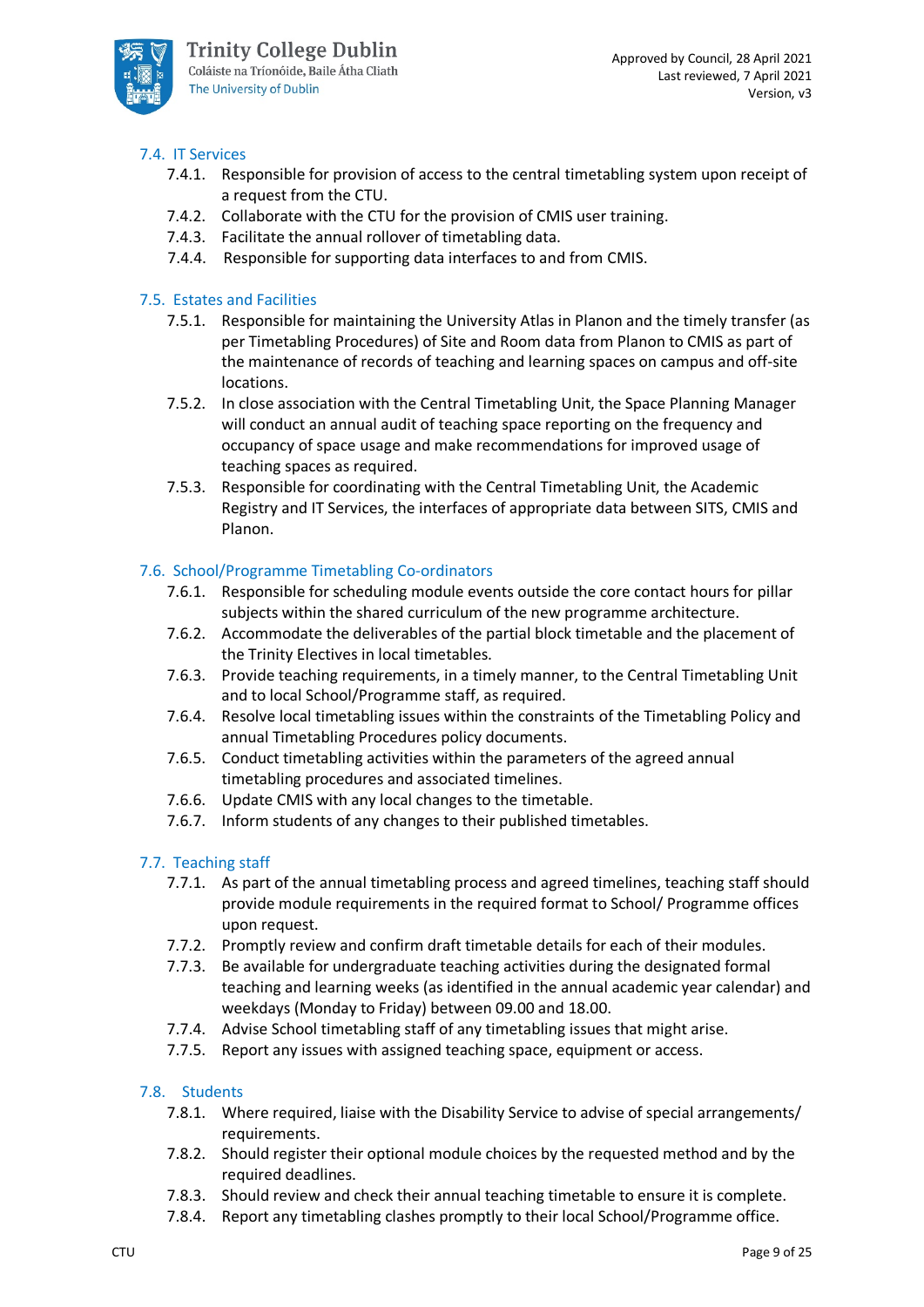

#### <span id="page-9-0"></span>7.9. Commercial Revenue Unit (CRU) (Enquiries, Central Events)

- 7.9.1. Responsible for the booking of teaching spaces for non-teaching activities outside of normal teaching and learning weeks (as identified in the annual academic year calendar) and outside normal teaching times – Monday to Friday 09.00 to 18.00.
- 7.9.2. Responsible for the booking of University space for non-teaching activities on an adhoc basis following completion of the annual timetabling process (see annual timetabling timelines within the Timetabling Procedures document) in consultation and with the approval of the CTU and/or appropriate School.
- 7.9.3. Liaise as appropriate and with the agreement of owners of locally managed space for use of teaching spaces for non-teaching activities outside of normal teaching and learning weeks and outside normal teaching times.

#### <span id="page-9-1"></span>7.10. Accommodation Office

7.10.1. Responsible for the booking of accommodation and other spaces for non-teaching activities outside of normal teaching and learning weeks (as identified in the annual academic year calendar).

**Note:** The above list of roles and responsibilities is not exhaustive and will be increased or modified as we move towards achieving the goals to support next generation teaching and learning.

#### <span id="page-9-2"></span>**8. Responsibility**

The responsibility for the Timetabling Policy and Timetabling Procedures lies with the Senior Lecturer/Dean of Undergraduate Studies and the Dean of Graduate Studies.

#### <span id="page-9-3"></span>**9. Related Documents**

Timetabling Procedures, v3, 7 April 2021. Policy for the Management of Teaching Spaces, v2, 7 April 2021

#### <span id="page-9-4"></span>**10.Document Control and Approval**

| Undergraduate Studies Committee: | 13 April 2021 |
|----------------------------------|---------------|
| Graduate Studies Committee:      | 22 April 2021 |
| Council:                         | 28 April 2021 |

<span id="page-9-5"></span>**11.** Date of next review: Academic Year 2022/23.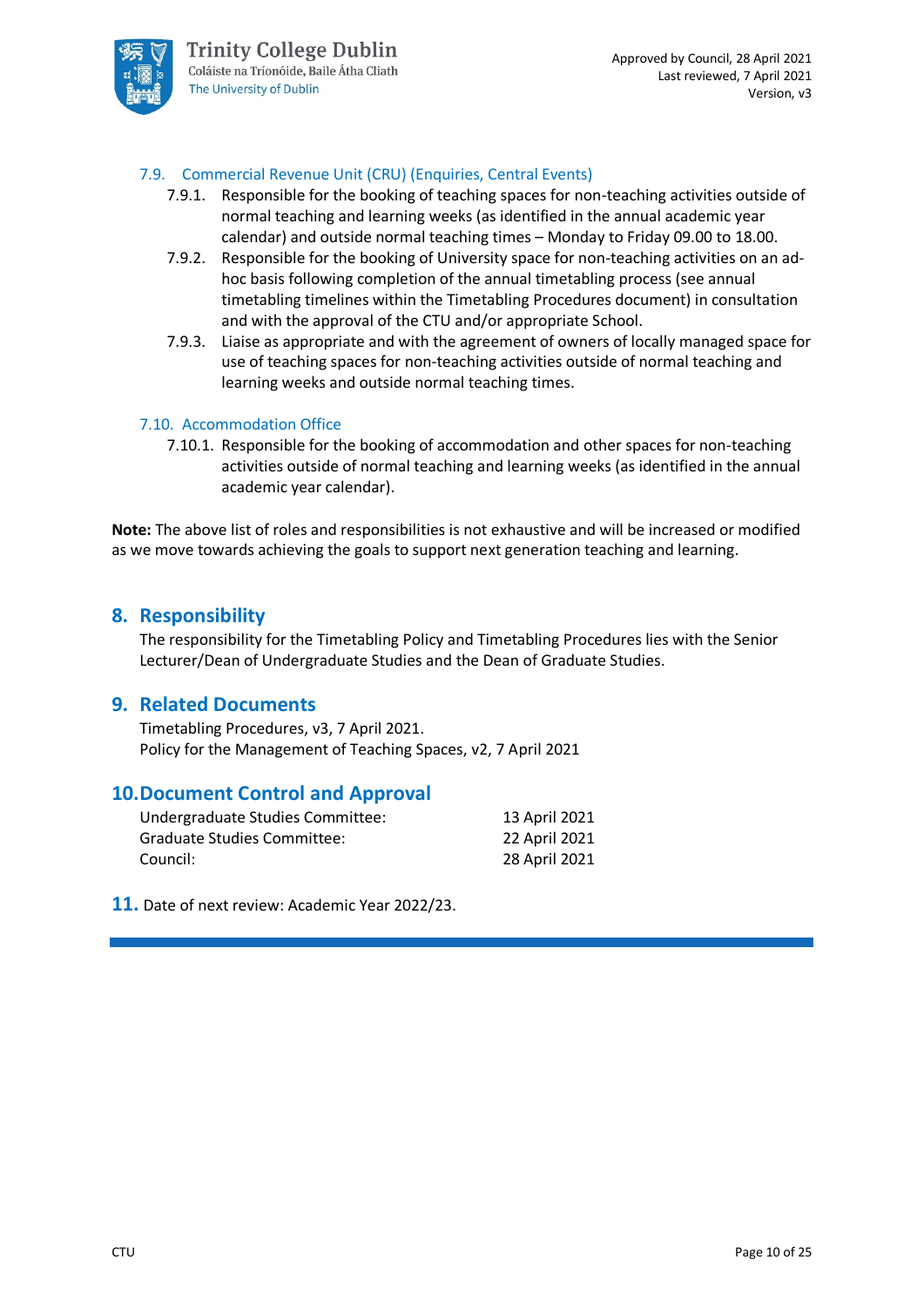

# <span id="page-10-0"></span>**Appendix 1 – Timetabling Performance Metrics**

#### **Introduction**

In order to monitor the effectiveness of the Timetabling Policy and Timetabling Procedures an annual set of timetabling metrics needs to be established. These timetabling metrics will be focused on the need to improve timetabling performance, including the following areas:

- 1. Student experience
- 2. Staff experience
- 3. Space utilisation

Additionally, specific measures with regard to the following actions will also be captured:

- 4. Teaching activities.
- 5. Timetabling activities.

#### **Data Quality**

The measurement and capture of timetabling metrics depends on the availability of the required data in the timetabling system (CMIS), and on the quality and accuracy of this data.

Where specific targets have not yet been decided, the target should be a year on year reduction (YOYR) or year on year improvement (YOYI).

#### **1. Student experience**

The following measures are relevant to the student experience of timetabling:

| Measure               | Description                                                                     | Target      |
|-----------------------|---------------------------------------------------------------------------------|-------------|
| Satisfaction $-$      | Proportion of students that are satisfied with their timetable (to be measured  | >50%        |
| General               | by UG/PG and for visiting students)                                             |             |
| Satisfaction - detail | Proportion of students that are satisfied with the level of detail available to | $>80\%$     |
|                       | them within their timetable                                                     |             |
| Publication           | Was the timetable published to students on time (as per the schedule)?          | Yes         |
| Change                | Proportion of activities which are change in a material way after the timetable | <b>YOYR</b> |
| Management            | is published                                                                    |             |
| Satisfaction - OME    | Proportion of students that are satisfied with their experience of online       | $>80\%$     |
|                       | module enrolment                                                                |             |
| Satisfaction - clash  | Proportion of students that are not satisfied with their experience of clash    | < 10%       |
| resolution            | resolution                                                                      |             |
| Contiguous            | The number of instances of students having more than 5 hours of contiguous      | <b>YOYR</b> |
| <b>Activities</b>     | activities                                                                      |             |
| Lunch hours           | The number of instances of students having no lunch break between 12:00         | <b>YOYR</b> |
|                       | and 15:00                                                                       |             |
| Clashes               | Number of students impacted by unresolved clashes                               | <b>YOYR</b> |

#### **Frequency and timing of data capture**

- CMIS data
- Annual student survey by CTU (MT) consult with SU Education Officer to determine how this can be facilitated. Survey results to be included in MT annual report of CTU and reported to USC.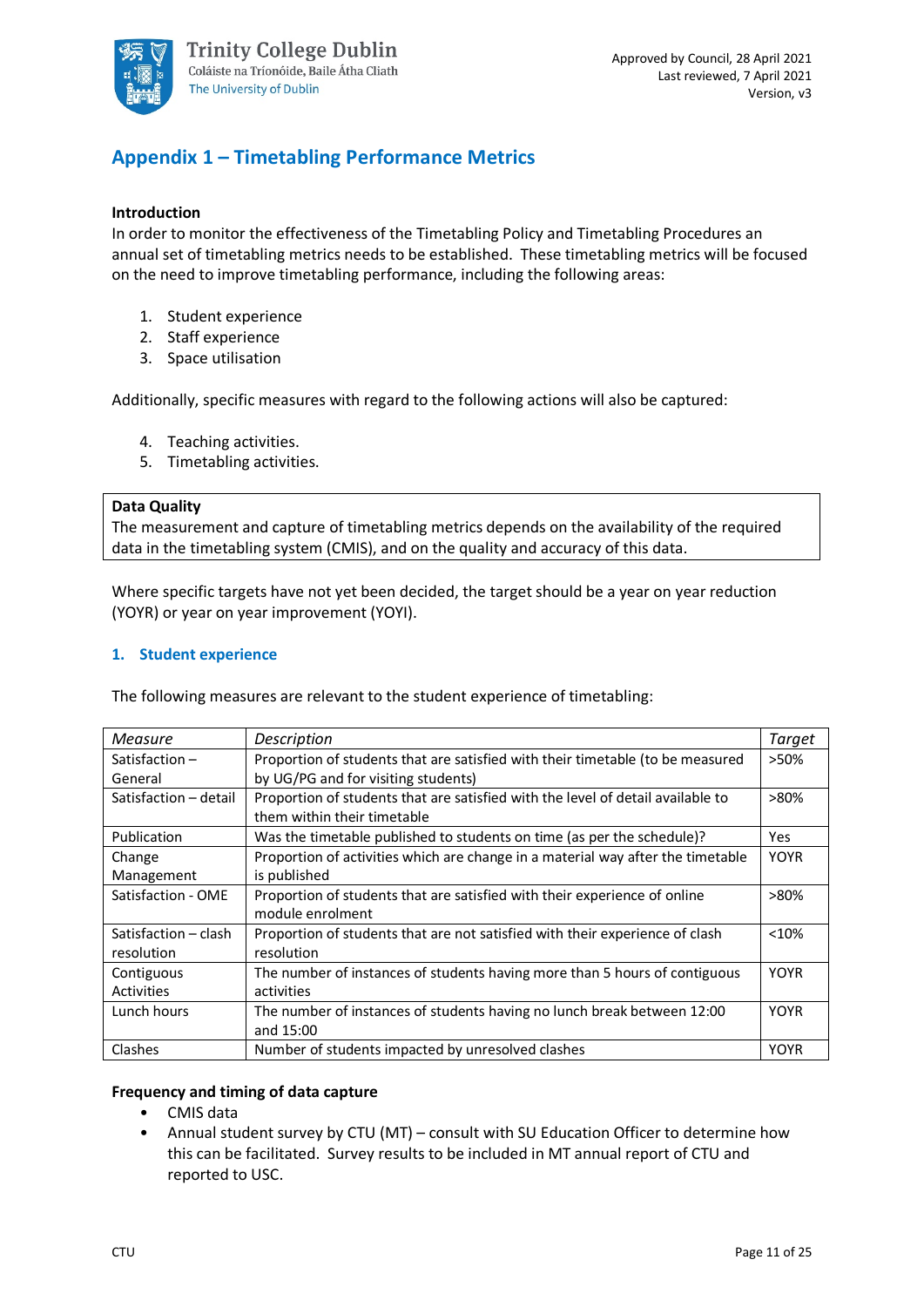

#### **2. Staff experience**

| Measure           | Description                                                                    | Target      |
|-------------------|--------------------------------------------------------------------------------|-------------|
| Satisfaction      | Proportion of academic staff that are satisfied with their timetable (to be    | >50%        |
|                   | measured by School)                                                            |             |
| Contiguous        | The number of instances of staff having more than 4 hours of contiguous        | <b>YOYR</b> |
| <b>Activities</b> | activities                                                                     |             |
| Lunch hours       | The number of instances of staff having no lunch break between 12:00 and       | <b>YOYR</b> |
|                   | 15:00                                                                          |             |
| Changes           | Proportion of late changes to the timetable relating to changes in staff       | <b>YOYR</b> |
|                   | availability                                                                   |             |
| Timetablers $-$   | Number of administrative staff involved in operational timetabling activities  | <b>YOYR</b> |
| Administrative    | (measured as number of staff logging into CMIS in any given year)              |             |
| Timetablers $-$   | Number of academic staff involved in operational timetabling activities        | <b>YOYR</b> |
| Academic          | (specifically not curriculum design)                                           |             |
| Hours spent       | Hours spent timetabling (estimate from those involved in timetabling, split by | <b>YOYR</b> |
|                   | School and unit e.g. IT/AR/CTU)                                                |             |
| Clashes           | Number of staff impacted by unresolved clashes                                 | <b>YOYR</b> |
| Out of hours      | Number of hours of teaching delivered to UG outside of core hours              | <b>YOYR</b> |

The following measures are relevant to the staff experience of timetabling:

#### **Frequency and timing of data capture**

- CMIS
- Annual staff survey by CTU MT survey of Schools to be conducted as part of the annual timetabling procedures requirements. Survey results to be included in annual report of CTU and reported to USC.

#### **3. Space**

The following measures capture standard information relating to space utilisation. Booked measures are calculated using data in CMIS. Actual measures are derived from space audit data.

| Measure                | Description                                                                                                             | Target    |
|------------------------|-------------------------------------------------------------------------------------------------------------------------|-----------|
| <b>Rooms</b>           | Number of rooms held in CMIS                                                                                            | <b>NA</b> |
| <b>Teaching Spaces</b> | Number of designated teaching spaces held in CMIS                                                                       | <b>NA</b> |
| <b>GPT Spaces</b>      | Number of general purpose teaching spaces in CMIS                                                                       | <b>NA</b> |
| Other Spaces           | Number of non-teaching bookable spaces in CMIS                                                                          | <b>NA</b> |
| Rooms                  | Proportion of teaching spaces not in CMIS                                                                               | 0%        |
| Frequency (Booked)     | The proportion of available time in which rooms are booked in CMIS.                                                     | 80%       |
| Frequency (Actual)     | The proportion of available time in which rooms are used.                                                               | 70%       |
| No shows               | The proportion of room bookings which are not used.                                                                     | < 10%     |
| Not Booked             | The proportion of time rooms are used for formal activities but have<br>not been booked through the timetabling system. | 0%        |
| Occupancy (booked)     | The proportion of capacity that is booked.                                                                              | 80%       |
| Occupancy (Actual)     | The proportion of capacity that is actually used.                                                                       | 70%       |
| Utilisation (Booked)   | Proportion of the capacity that is booked across space and time.                                                        | >50%      |
| Utilisation (Actual)   | Proportion of the capacity that is used across space and time.                                                          | >50%      |
| Utilisation (Teaching) | Proportion of use of teaching estate by teaching events in core<br>teaching hours in UG teaching weeks.                 | TBD       |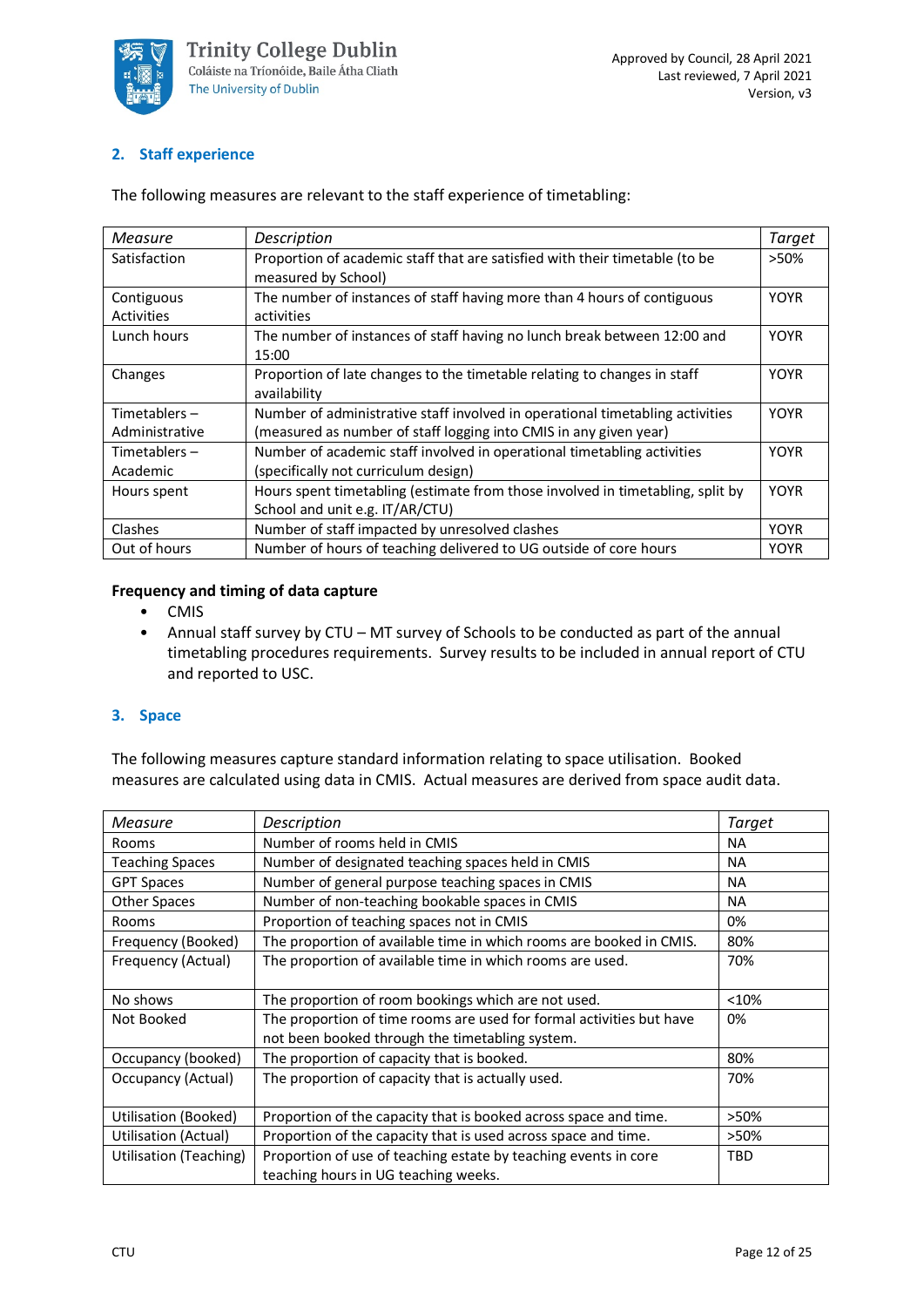

These measures are defined in more detail below. In addition to the quantitative measures outlined in the table, for each measure, qualitative information will be captured as to the reasons why the target is not achieved.

#### **Frequency and timing of data capture**

• Space utilisation audit to be conducted on all teaching spaces annually by the Space Planning Team, co-ordinated by the Space Planning Manager.

#### **4. Teaching Activities**

| <b>Measure</b>   | Description                                                          | <b>Target</b> |
|------------------|----------------------------------------------------------------------|---------------|
| In T&L Weeks     | Percentage of UG teaching activities scheduled outside T&L weeks     | 0%            |
| In Study/Review  | Percentage of UG teaching activities scheduled in Study/Review weeks | 0%            |
| weeks            |                                                                      |               |
| In core hours    | Percentage of UG teaching activities scheduled outside core hours    | 0%            |
| Hour slots       | Percentage of teaching events in CMIS which have inappropriate start | 0%            |
|                  | or end times                                                         |               |
| Capacity – High  | Number of teaching events where expected number of students          | 0             |
|                  | exceeds venue capacity                                               |               |
| $Capacity - Low$ | Percentage of teaching events where expected number of students is   | 0%            |
|                  | less than 50% of venue capacity                                      |               |

In addition to the quantitative measures outlined in the table, for each measure, qualitative information will be captured as to the reasons why the target is not achieved.

#### **Frequency and timing of data capture**

- Annual audit of teaching activities in CMIS by CTU in MT.
- Survey results to be included in annual report of CTU and reported to USC.

#### **5. Timetabling Activities**

| Measure     | Description                                                            | Target |
|-------------|------------------------------------------------------------------------|--------|
| On time     | Percentage of timetabling activities completed on time as per schedule | 100%   |
|             | defined within that year's procedures                                  |        |
| Change      | Percentage of activities which are changed in a material way between   | < 10%  |
| Management  | the draft and final published timetable                                |        |
| Publication | Was the timetable published on time?                                   | Yes    |

In addition to the objective measures outlined in the table, for each measure, qualitative information will be captured as to the reasons why the target is not achieved.

#### **Frequency and timing of data capture**

• Annual audit of timetabling activities in CMIS by CTU in MT.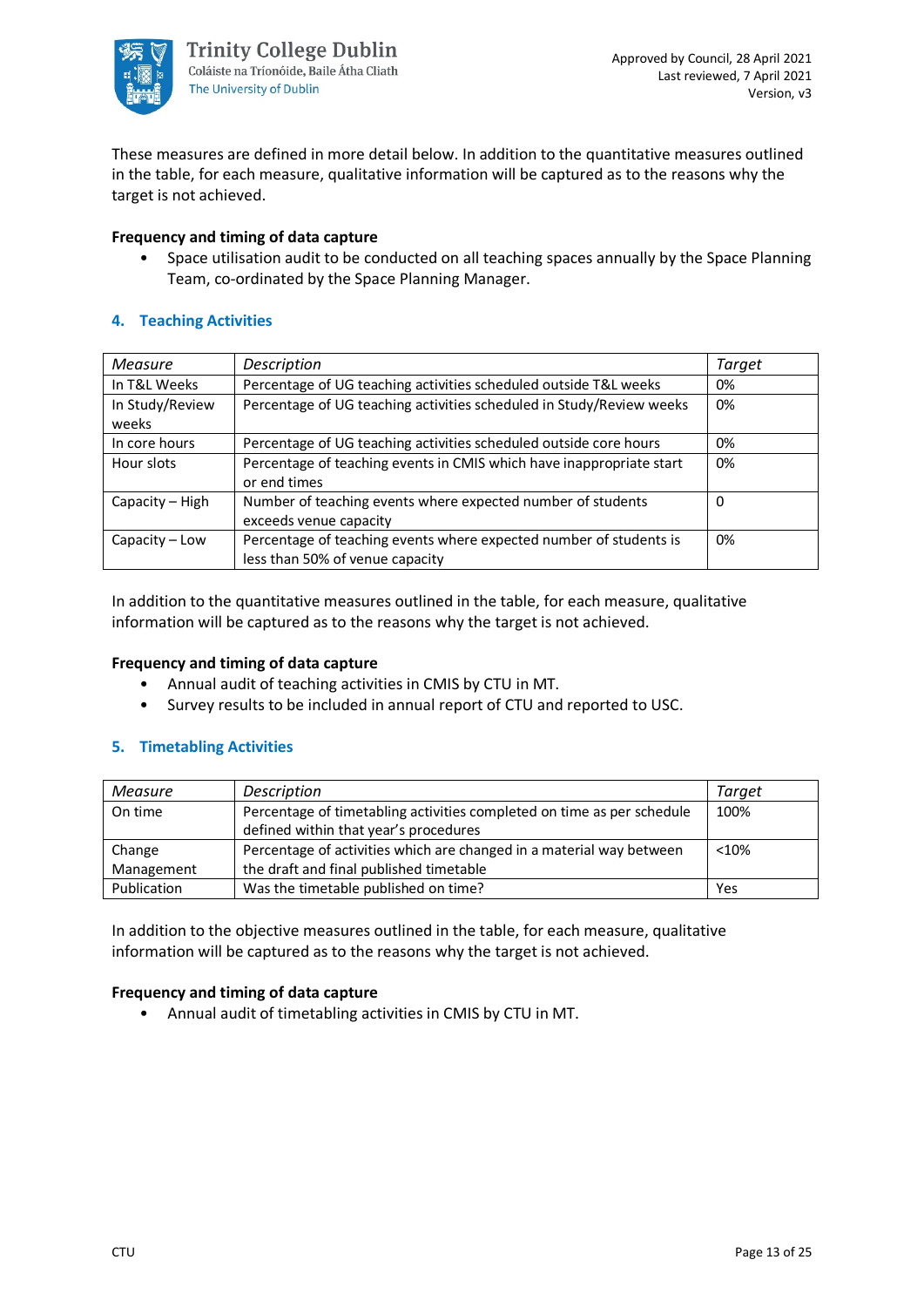

#### **Formal definitions of Measures**

#### **Proportion of Pooled Rooms**

| <b>Definition</b>  | The proportion of space, generally measured in rooms, which is pooled for use in central<br>timetabling |
|--------------------|---------------------------------------------------------------------------------------------------------|
|                    | Number of pooled rooms                                                                                  |
| <b>Calculation</b> | <b>Total number of rooms</b>                                                                            |
| <b>Uses</b>        | There are around 10% of efficiency savings to be generated from pooling rooms                           |
| <b>Target</b>      | Sector good practice is for 100% of general-purpose-teaching space to be pooled                         |
|                    | Sector good practice is for 90% of all teaching space to be pooled                                      |
|                    | Can also be measured using $m2$ or seats<br>$\bullet$                                                   |
| Other              | Where specialist space is shared, it should be pooled. Where specialist space is not shared<br>٠        |
|                    | and is timetabled locally, it is acceptable for it not to be pooled.                                    |

#### **Frequency - Booked**

| <b>Definition</b>  | The proportion of available time in which rooms are booked in the timetable system                                                                                                                                                                                                                                                                                                                                                                                      |  |
|--------------------|-------------------------------------------------------------------------------------------------------------------------------------------------------------------------------------------------------------------------------------------------------------------------------------------------------------------------------------------------------------------------------------------------------------------------------------------------------------------------|--|
| <b>Calculation</b> | Number of times per week a room is booked<br>Number of times per week a room is available                                                                                                                                                                                                                                                                                                                                                                               |  |
| <b>Uses</b>        | Used to understand how often rooms are booked<br>$\bullet$<br>Can be used to understand the demand for rooms of specific size, type or in specific<br>$\bullet$<br>buildings<br>Can be used to understand how demand for space fluctuates over a day (between 9am<br>$\bullet$<br>and 6pm) and throughout the week (Monday to Friday)                                                                                                                                   |  |
| <b>Target</b>      | Good practice in booked frequency is >80%                                                                                                                                                                                                                                                                                                                                                                                                                               |  |
| Other              | Should be calculated for a typical week of a semester but can be calculated over a whole<br>$\bullet$<br>semester<br>Results should be available across the entire estate, by building and by room, by room<br>$\bullet$<br>type and by room size to enable in-depth analysis of room usage<br>Results should be available by type of booking (teaching, non-teaching) to enable analysis<br>$\bullet$<br>Low frequency of use of non-pooled space should be challenged |  |

#### **Frequency - Actual**

| <b>Definition</b>  | The proportion of available time in which rooms are used                                                                                                                                                                                                                                                                                                                               |  |
|--------------------|----------------------------------------------------------------------------------------------------------------------------------------------------------------------------------------------------------------------------------------------------------------------------------------------------------------------------------------------------------------------------------------|--|
| <b>Calculation</b> | Number of times per week a room is used<br>Number of times per week a room is available                                                                                                                                                                                                                                                                                                |  |
| <b>Uses</b>        | Used to understand how often rooms are used<br>$\bullet$<br>Can be used to understand usage of rooms of specific sizes, types or in particular buildings<br>٠<br>Can be used to understand how space is used over time (throughout the day or<br>٠<br>throughout the week)                                                                                                             |  |
| <b>Target</b>      | Good practice in actual frequency is >70%                                                                                                                                                                                                                                                                                                                                              |  |
| Other              | Should be calculated for a typical week of a semester but can be calculated over a whole<br>$\bullet$<br>semester<br>Results should be available across the entire estate, by building and by room, by room<br>٠<br>type and by room size to enable in-depth analysis of room usage<br>Results should be available by type of booking (teaching, non-teaching) to enable analysis<br>٠ |  |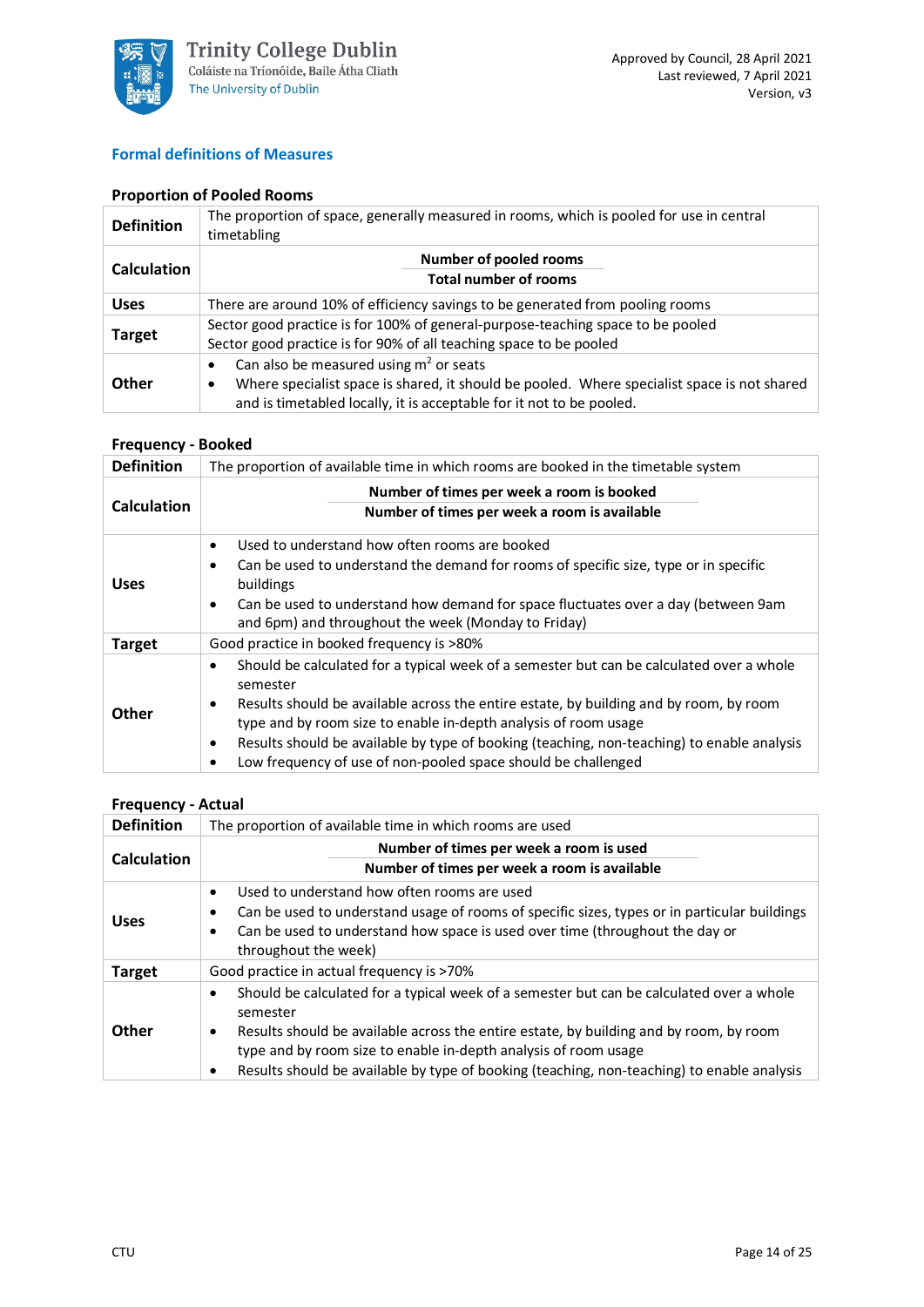

#### **No Show (Booked but not used)**

| <b>Definition</b>  | The proportion of room bookings which are wasted                                                                                                                                                                                                                                                                                                                                                                                                                                                                                                                |  |
|--------------------|-----------------------------------------------------------------------------------------------------------------------------------------------------------------------------------------------------------------------------------------------------------------------------------------------------------------------------------------------------------------------------------------------------------------------------------------------------------------------------------------------------------------------------------------------------------------|--|
| <b>Calculation</b> | <b>Aggregated from Space Audit data</b>                                                                                                                                                                                                                                                                                                                                                                                                                                                                                                                         |  |
| <b>Uses</b>        | Used to understand levels of block booking of space which is then not used<br>٠<br>Can also be used to understand ineffective change processes<br>٠                                                                                                                                                                                                                                                                                                                                                                                                             |  |
| <b>Target</b>      | Good practice is for no shows to be <10%                                                                                                                                                                                                                                                                                                                                                                                                                                                                                                                        |  |
| Other              | Should be calculated for a typical week of a semester but can be calculated over a whole<br>$\bullet$<br>semester<br>Results should be available across the entire estate, by building and by room, by room<br>$\bullet$<br>type and by room size to enable in-depth analysis of room usage<br>Results should be available by type of booking (teaching, non-teaching) to enable analysis<br>٠<br>Where non-timetabled use is low, Now show can be calculated as Booked Frequency $-$<br>٠<br>Actual Frequency for single rooms or sets of rooms and time slots |  |

#### **Non-timetabled Use (Not booked but used)**

| <b>Definition</b>  | The proportion of time rooms are used for formal activities but have not been booked through<br>the timetabling system     |
|--------------------|----------------------------------------------------------------------------------------------------------------------------|
| <b>Calculation</b> | <b>Aggregated from Space Audit Data</b>                                                                                    |
| <b>Uses</b>        | Used to understand levels of non-compliance with policy<br>$\bullet$                                                       |
| <b>Target</b>      | No target has been established.                                                                                            |
| <b>Other</b>       | Not an important metric unless there are issues with the room booking policy and process<br>$\bullet$<br>at an institution |

#### **Occupancy – Booked**

| <b>Definition</b>  | The proportion of capacity that is booked                                                                                                                                                                                                                                                                                                                                      |  |  |
|--------------------|--------------------------------------------------------------------------------------------------------------------------------------------------------------------------------------------------------------------------------------------------------------------------------------------------------------------------------------------------------------------------------|--|--|
| <b>Calculation</b> | <b>Expected number of students</b><br>Available capacity of room/set of rooms                                                                                                                                                                                                                                                                                                  |  |  |
| <b>Uses</b>        | Booked occupancy is used to understand how well the timetablers place activity into<br>٠<br>appropriately sized rooms                                                                                                                                                                                                                                                          |  |  |
| <b>Target</b>      | Sector good practice is >70%                                                                                                                                                                                                                                                                                                                                                   |  |  |
| Other              | This is also a measure of a timetablers ability to match demand to supply.<br>٠<br>Data quality of the expected number of students depends on incoming data quality from<br>٠<br>the SRS or quality of estimations from course administrators.<br>Quality of data depends on volatility of student numbers (incoming and progression) and<br>٠<br>the timing of option choice. |  |  |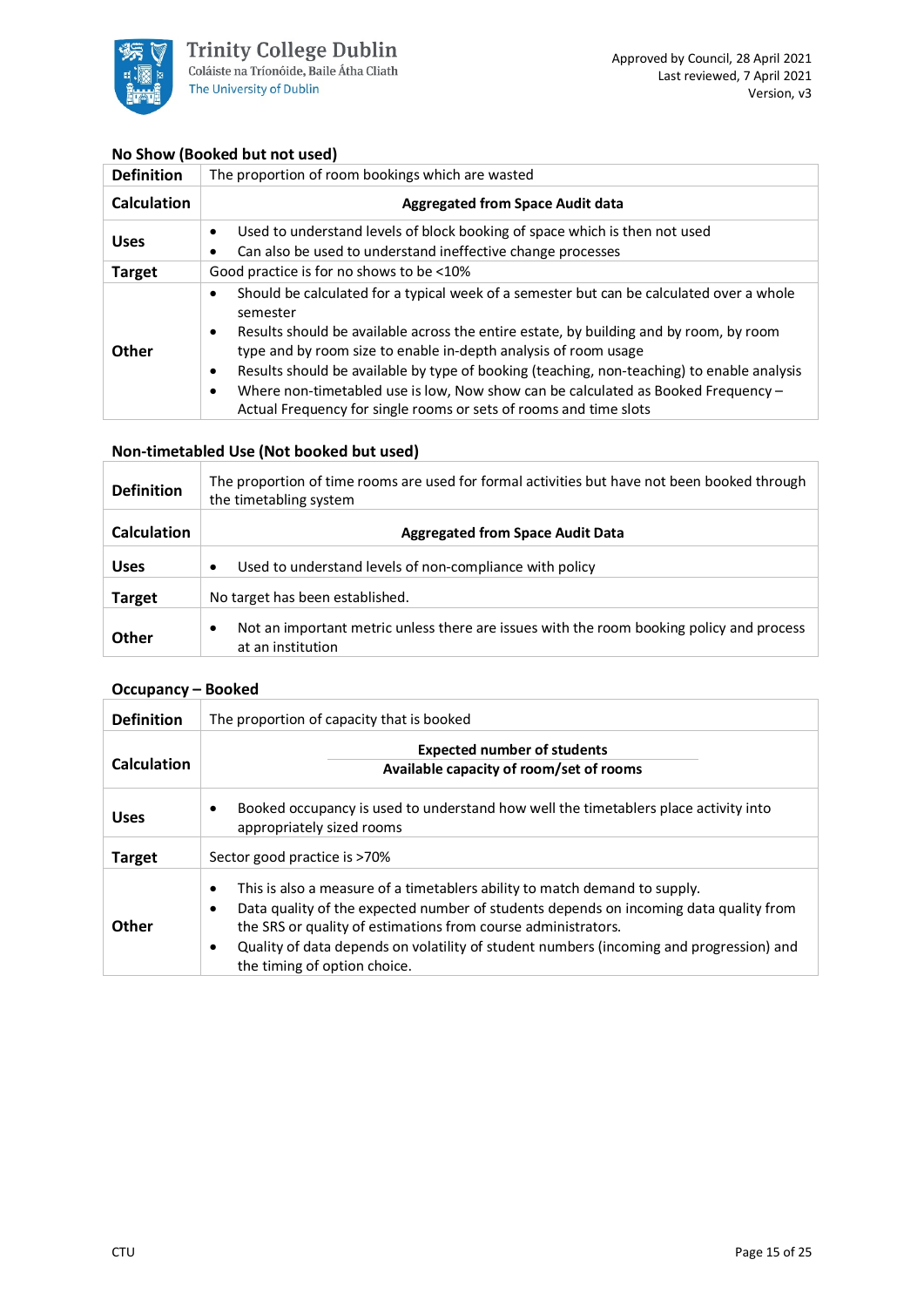

#### **Occupancy – Actual**

| <b>Definition</b>  | The proportion of capacity that is actually used                                                                                                                                                                                                                                                                                                                                           |  |  |  |
|--------------------|--------------------------------------------------------------------------------------------------------------------------------------------------------------------------------------------------------------------------------------------------------------------------------------------------------------------------------------------------------------------------------------------|--|--|--|
| <b>Calculation</b> | <b>Actual number of students</b>                                                                                                                                                                                                                                                                                                                                                           |  |  |  |
|                    | Available capacity of room/set of rooms                                                                                                                                                                                                                                                                                                                                                    |  |  |  |
| <b>Uses</b>        | Actual occupancy is less about timetabling and more about the number of students who<br>٠<br>actually attend the class.                                                                                                                                                                                                                                                                    |  |  |  |
| <b>Target</b>      | Sector good practice is >50%                                                                                                                                                                                                                                                                                                                                                               |  |  |  |
| Other              | Actual occupancy tends to reduce over the course of the semester<br>٠<br>Actual occupancy also fluctuates over the course of the teaching week: events after 4pm,<br>$\bullet$<br>on Friday afternoons and 9am events tend to have lower attendance<br>Actual occupancy may also fluctuate depending on the type of event: compulsory or<br>$\bullet$<br>optional, lecture or small group. |  |  |  |

#### **Utilisation – Booked**

| <b>Definition</b>  | Proportion of the capacity that is booked across space and time                                                                                                                                                                                                             |  |
|--------------------|-----------------------------------------------------------------------------------------------------------------------------------------------------------------------------------------------------------------------------------------------------------------------------|--|
| <b>Calculation</b> | <b>Booked Frequency x Booked Occupancy</b>                                                                                                                                                                                                                                  |  |
| <b>Uses</b>        | Booked utilisation is used to understand how well the teaching estate fits the teaching<br>$\bullet$<br>need                                                                                                                                                                |  |
| <b>Target</b>      | Sector good practice is >55%                                                                                                                                                                                                                                                |  |
| Other              | Utilisation takes into account both rooms which are not used and capacity in rooms that<br>٠<br>are used, which is not used<br>Data can be analysed across the teaching week and over the semester<br>٠<br>Data can be analysed across different room types, buildings etc. |  |

#### **Utilisation – Actual**

| <b>Definition</b>  | Proportion of the capacity that is used across space and time                                                                                                                                                                                                                                       |  |  |
|--------------------|-----------------------------------------------------------------------------------------------------------------------------------------------------------------------------------------------------------------------------------------------------------------------------------------------------|--|--|
| <b>Calculation</b> | <b>Actual Frequency x Actual Occupancy</b>                                                                                                                                                                                                                                                          |  |  |
| <b>Uses</b>        | Actual utilisation is used to understand how well the space of the institution is used in<br>$\bullet$<br>practice                                                                                                                                                                                  |  |  |
| <b>Target</b>      | Sector good practice is >35%                                                                                                                                                                                                                                                                        |  |  |
| <b>Other</b>       | Actual utilisation is not within the control of the timetabler as it depends on how many<br>$\bullet$<br>students attend teaching events<br>Data can be analysed across teaching week and over the semester<br>٠<br>Data can be used to improve teaching experience and demand for particular slots |  |  |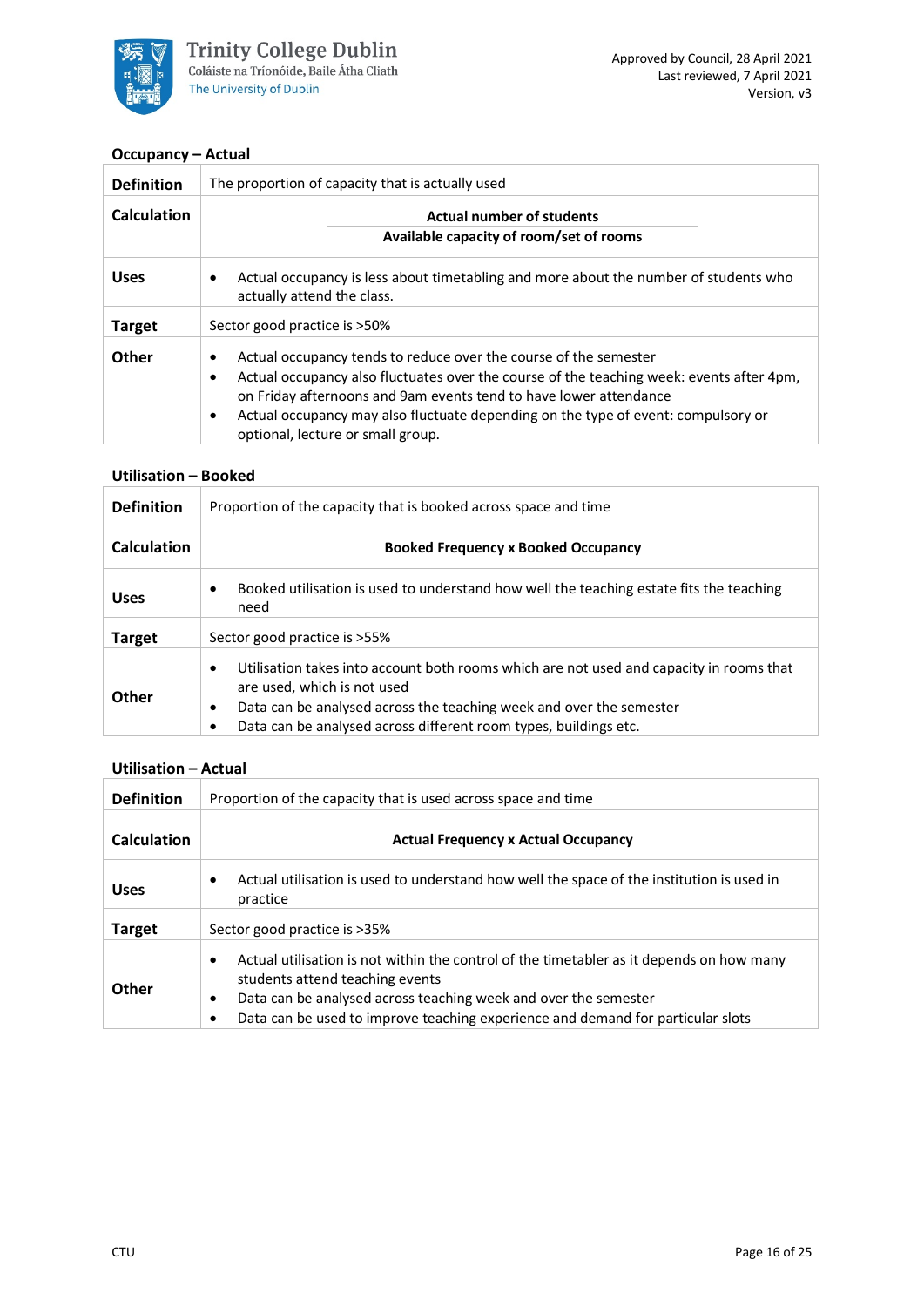

#### **Proportion of Teaching Events**

| <b>Definition</b>  | Proportion of use of estate by teaching events                                                                   |  |  |
|--------------------|------------------------------------------------------------------------------------------------------------------|--|--|
| <b>Calculation</b> | <b>Number of Teaching Events</b>                                                                                 |  |  |
|                    | <b>Total Number of Booked Events</b>                                                                             |  |  |
| <b>Uses</b>        | Understand the demand on the estate for events which are ranked more highly through<br>$\bullet$<br>the policies |  |  |
| <b>Target</b>      | No target defined                                                                                                |  |  |
| <b>Other</b>       | Can be used to understand use of various room types such that they are fitted out<br>٠<br>appropriately.         |  |  |

### **Contiguous Hours**

| <b>Definition</b> | The number of occasions on which staff or students have more than X hours of teaching in a<br>row                                                                                                                                                                                                                   |  |
|-------------------|---------------------------------------------------------------------------------------------------------------------------------------------------------------------------------------------------------------------------------------------------------------------------------------------------------------------|--|
| <b>Uses</b>       | Used to understand adherence to policy<br>٠                                                                                                                                                                                                                                                                         |  |
| <b>Target</b>     | No target set yet                                                                                                                                                                                                                                                                                                   |  |
| Other             | Staff data only available where staff are linked to activities<br>٠<br>Should be calculated on a weekly basis if weekly timetables are stable. If timetables are<br>٠<br>stable on a bi-weekly basis, should be calculated on a fortnightly basis.<br>Can be returned as part of soft constraint reporting in CMIS. |  |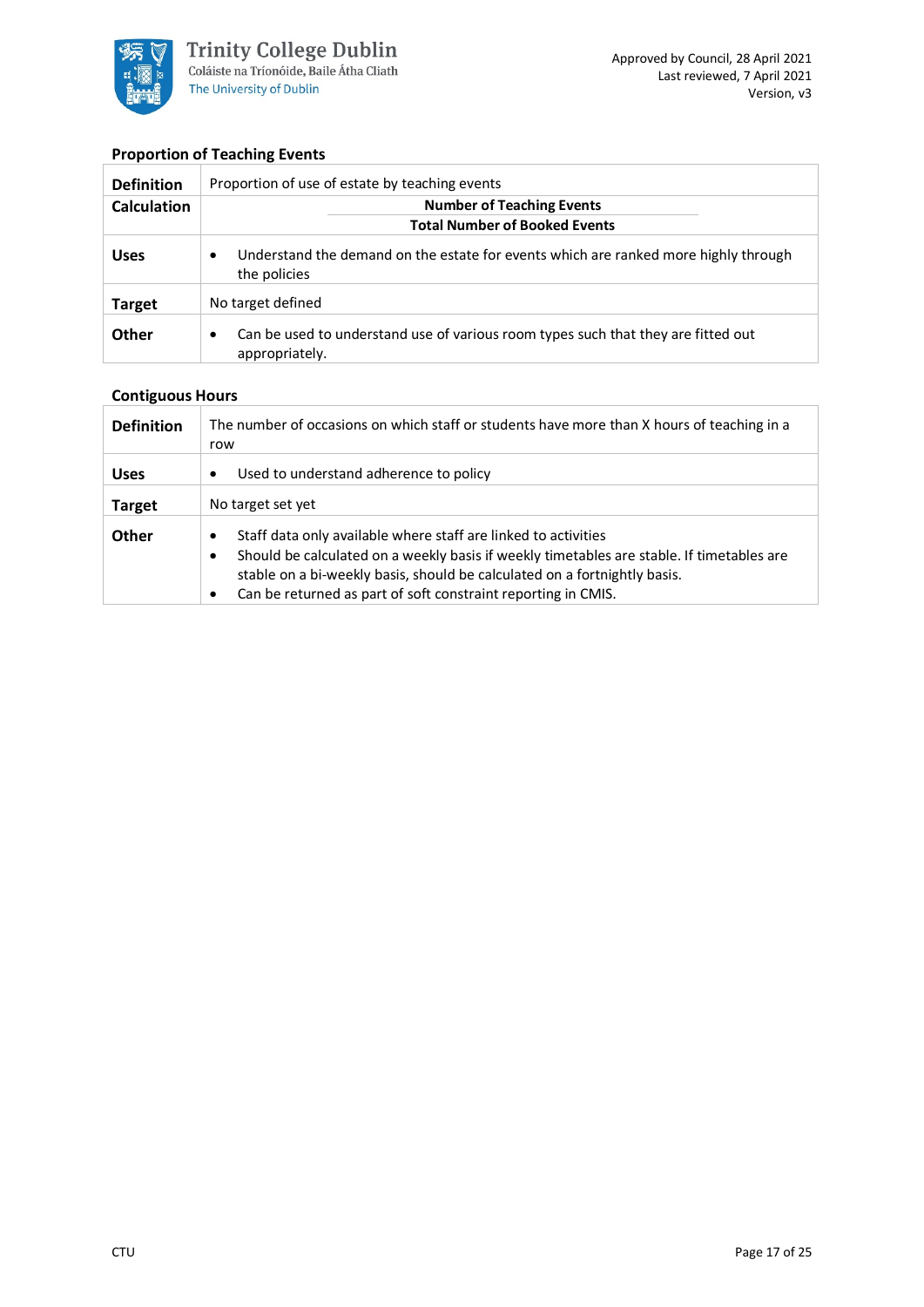

# **Timetabling Procedures**

<span id="page-17-0"></span>This Timetabling Procedures document should be read in conjunction with the Timetabling Policy.

The Timetabling Policy and Procedures documents support the approved timetabling approach for the shared curriculum of the new Common Architecture; and the phased implementation of the fixed timetable commencing in 2019/20 (year 1) [CL/18-19/052].

These timetabling procedures include:

- Centrally managed timetabling activities for undergraduate and postgraduate programmes.
- Locally managed timetabling activities for undergraduate and postgraduate programmes.

## **1. Timetabling Approach**

- 1.1. The core contact hours of all shared modules to be delivered for years 1, 2 and 3 of the new Common Architecture in 2021/22 will be centrally timetabled (see programme details below in Appendix 1). This will include the allocation of rooms.
- 1.2. Small group teaching, tutorials, labs, etc., (i.e., non-core contact hours) for years 1, 2 and 3 of the shared curriculum will continue to be timetabled locally, including assignment of students to individual groups based on student's individual timetable availability.
- 1.3. The timetable will be compiled in a structured way using subject pillars as the basis for the timetable blocks.
- 1.4. Modules for non-pillar subjects in the shared curriculum will be scheduled into unused gaps in the timetable blocks.
- 1.5. Trinity Electives will be centrally timetabled: these modules will have dedicated timeslots in all timetables. **The scheduling of events in these specific timeslots MUST be avoided for those course years and programmes eligible to take Trinity Electives.**
- 1.6. The timeslots for each pillar will be rotated each year (to prevent modules from all years of any given subject having to be taught in the same block).
- 1.7. The range of possible Open Modules and new subjects for any given student will be naturally produced by the rotational block structure.
- 1.8. Normally new subjects taken up in year 2 should follow a structure towards a Minor award of 60 ECTS. Students take 20 ECTS each year in the new subject from one level below that of their current year.

# **2. Timetabling Procedures in 2021/22**

- 2.1. Scheduling of teaching activities
	- 2.1.1. Lecture events (i.e., core contact hours) should be fixed in the timetable first, followed by lab sessions, tutorials/seminars, etc. If required for Science subjects, labs may be scheduled first followed by lectures, tutorials/seminars, etc.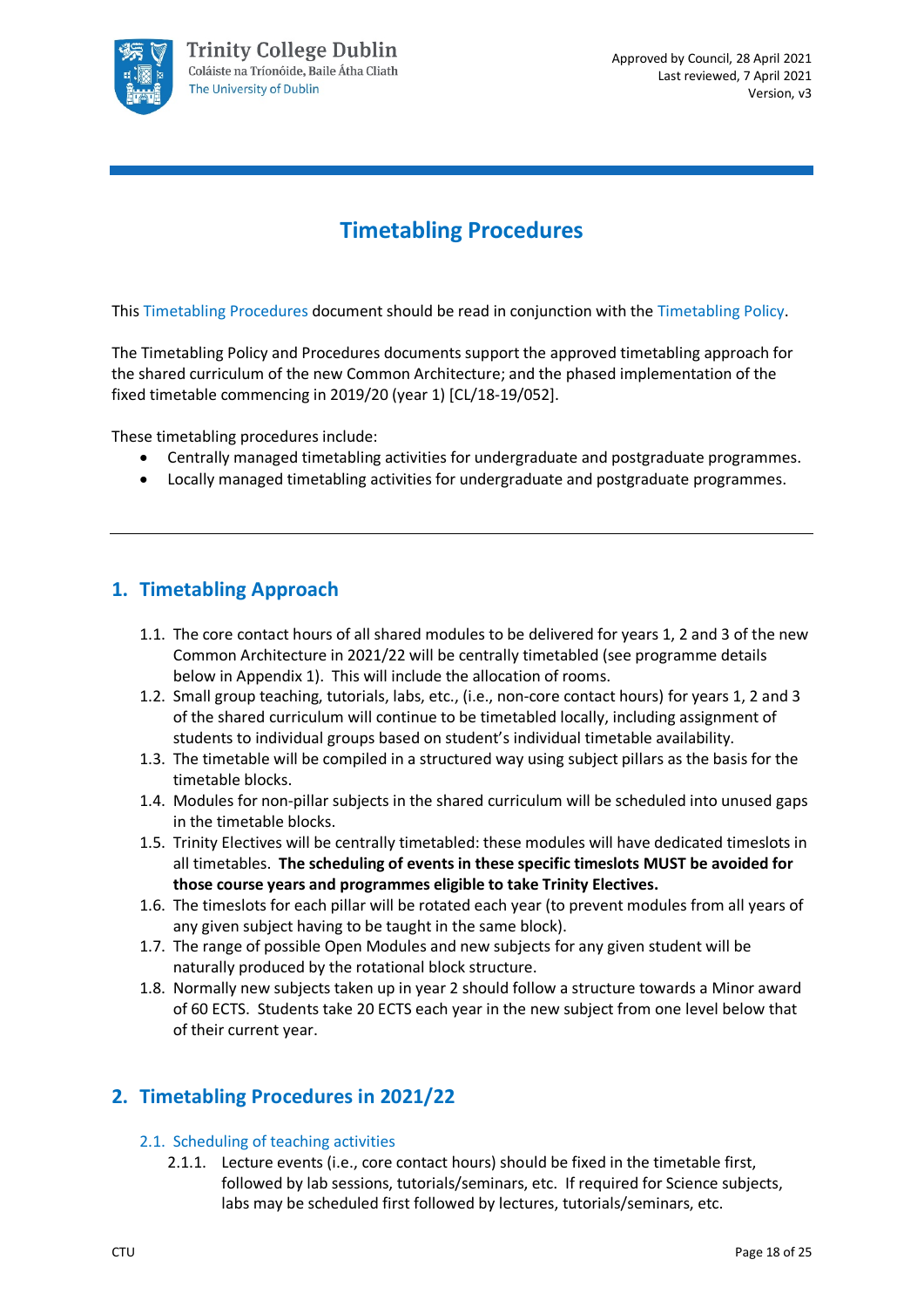

- 2.1.2. Labs, tutorials and seminars, etc. should be scheduled in the timetable using the auto-fitting functionality in the timetabling system.
- 2.1.3. Teaching and learning activities for both semesters should be completed and published by the notified completion date (see 3. Timetabling Timelines below).
- 2.1.4. Teaching events for students or staff with a disability should be identified as early as possible in the timetabling process and be suitably accommodated. Specific access requirements should be communicated to key timetabling staff early in the timetable planning stage.
- 2.1.5. Following the completion of room allocations for the shared curriculum timetable events, the allocation of available rooms for 2021/22 by School and Programme Managers, for all undergraduate and postgraduate timetabling activities, will be based on the agreed principle/honour system of re-assigning those rooms allocated in the 2019/20 timetable dataset on a best-fit basis.

#### 2.2. Access to the timetabling system (CMIS)

- 2.2.1. Facility CMIS, the University's timetabling system, may not be used unless training in its use has been provided. Following training, a personal user account will be issued, and users may only use their own personal user account to log onto Facility CMIS.
- 2.2.2. Access to the timetabling system will be assessed and reviewed annually (details to be agreed following approval of the appropriate governance and operational management structures for timetabling).

#### 2.3. Conflict Resolution

2.3.1. In the event of a room booking conflict, the issue should be referred to the Central Timetabling Unit.

| <b>Activity</b>  | <b>Activity details</b>                                                     | Done by        | <b>Approx. timing</b> |
|------------------|-----------------------------------------------------------------------------|----------------|-----------------------|
| 3.1              | Curriculum planning for new academic year.                                  | <b>SPO</b>     | Nov-Dec 2020          |
| <b>Timetable</b> | Set up continuing years of new common architecture                          | <b>ITS/CTU</b> | Jan-Mar 2021          |
| <b>Planning</b>  | courses in CMIS.                                                            |                |                       |
|                  | Set up of new teaching modules for 2021/22.                                 | <b>SPO</b>     | Mar 2021              |
|                  | Annual timetabling (rollover) meeting.                                      | CTU/ITS        | Mar 2021              |
|                  | Rollover of current CMIS event details to new 2021/22                       | <b>ITS</b>     | Mar 2021              |
|                  | dataset (access restricted to CTU only).                                    |                |                       |
|                  | New course codes available in SITS/CMIS.                                    | AR/ITS         | Mar 2021              |
|                  | Data cleanse new 2021/22 CMIS dataset (see Data<br>$\overline{\phantom{m}}$ | CTU/ITS        | Mar 2021              |
|                  | cleanse activities for 2021/22 CMIS dataset below).                         | (rollover)     |                       |
|                  | Update teaching space details in CMIS where required                        | CTU/EF         | Mar-Apr 2021          |
|                  | (subject to verification by Space Planning Manager).                        |                |                       |
|                  | Advise block timeslots and Trinity Elective timeslots to                    | <b>CTU</b>     | Mar 2021              |
|                  | all stakeholders.                                                           |                |                       |
|                  | Confirm modules to be scheduled within block                                | SPO/CTU        | Mar 2021              |
|                  | timeslots and expected module size.                                         |                |                       |
|                  | Arrange and deliver CMIS training for new CMIS users                        | <b>ITS/CTU</b> | Feb-Mar 2021          |
|                  | (if required).                                                              |                |                       |
| 3.2              | Establish timetable requirements (module availability,                      | <b>SPO</b>     | Jan-Mar 2021          |
| <b>Timetable</b> | preferred semester, weeks, day, time, venue,                                |                |                       |
| Preparation      | frequency, etc.) for all new and continuing modules.                        |                |                       |

# **3. Timetabling Timelines for the delivery of the 2021/22 Timetable**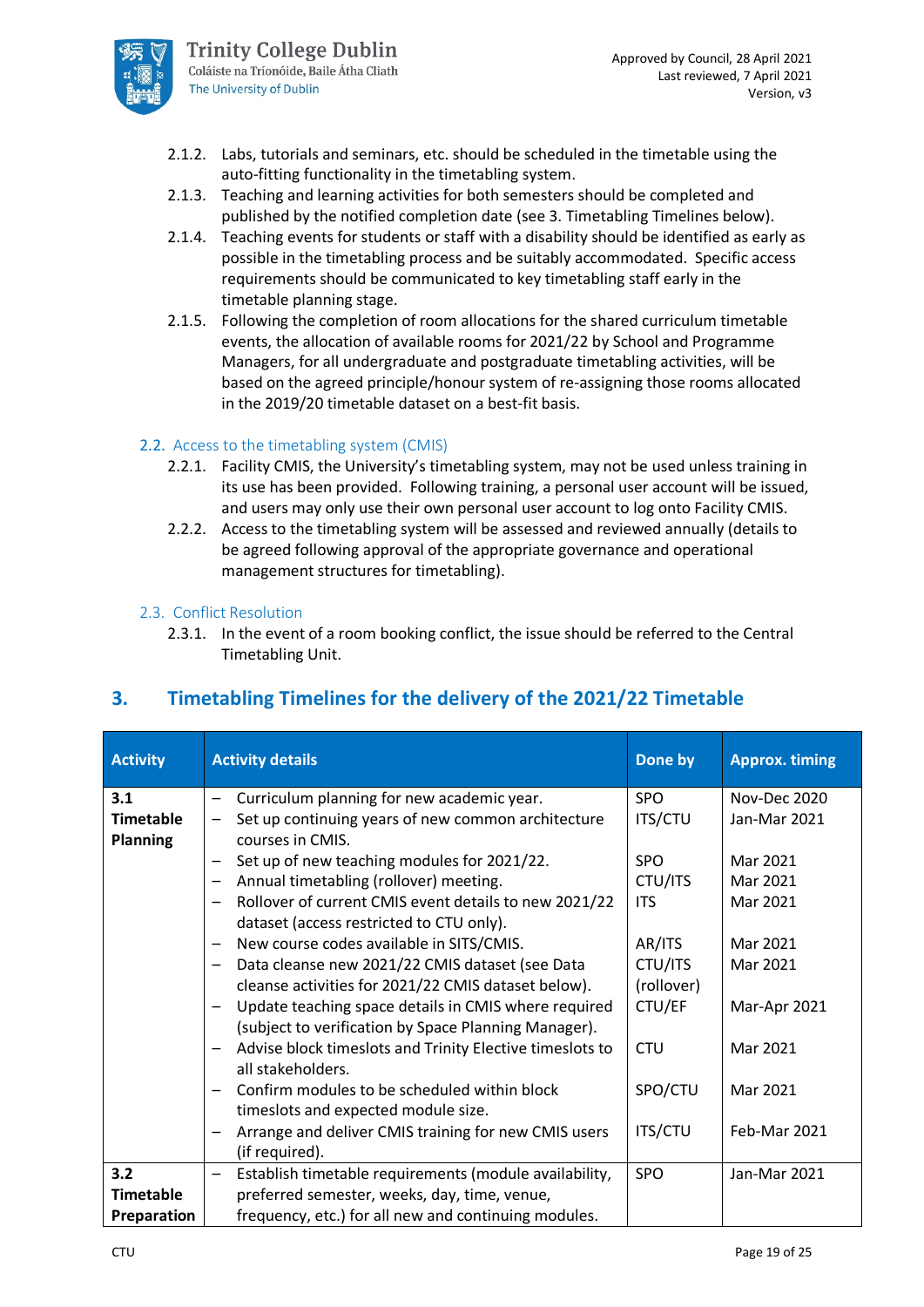

| <b>Activity</b>               | <b>Activity details</b>                                                                                   | Done by    | <b>Approx. timing</b> |
|-------------------------------|-----------------------------------------------------------------------------------------------------------|------------|-----------------------|
| and Editing                   | Update block timeslots in new CMIS dataset.<br>$\overline{\phantom{0}}$                                   | <b>CTU</b> | Feb-Mar 2021          |
|                               | Update course structures and course part structures in                                                    | <b>CTU</b> | Feb-Mar 2021          |
|                               | CMIS for shared curriculum timetabling.                                                                   |            |                       |
|                               | Update/create timetable events for continuing/new<br>—                                                    | <b>CTU</b> | Feb-Mar 2021          |
|                               | Trinity Electives for 2021/22.                                                                            |            |                       |
|                               | Update/create timetable events for core, compulsory                                                       | <b>CTU</b> | Feb-Mar 2021          |
|                               | modules for pillar subjects within the shared                                                             |            |                       |
|                               | curriculum and within the agreed timetabling block                                                        |            |                       |
|                               | and slot structures.                                                                                      |            |                       |
|                               | Update/create timetable events for core, compulsory                                                       | <b>CTU</b> | Feb-Mar 2021          |
|                               | modules for non-pillar subjects within the shared<br>curriculum and within the remaining block and slot   |            |                       |
|                               | structures.                                                                                               |            |                       |
|                               | Sign-off on block and slot timetabling activities for                                                     | <b>CTU</b> | May-Jun 2021          |
|                               | 2021/22.                                                                                                  |            |                       |
|                               | Complete timetabling for modules included in shared                                                       |            |                       |
|                               | curriculum timetabling prior to pathway and online                                                        | <b>CTU</b> | Jun 2021              |
|                               | module enrolment.                                                                                         |            |                       |
|                               | Allocate teaching spaces to all shared curriculum and                                                     | <b>CTU</b> | June 2021             |
|                               | Trinity Elective timetabling events.                                                                      |            |                       |
|                               | Release new 2021/22 dataset to Schools/Programme<br>-                                                     | <b>ITS</b> | Jun 2021              |
|                               | Offices/Timetablers.                                                                                      |            |                       |
|                               | Update course structures and course part structures in                                                    | <b>SPO</b> | <b>Jun-Aug 2021</b>   |
|                               | CMIS for all other timetabling activities for 2021/22<br>(including non-shared curriculum timetabling and |            |                       |
|                               | postgraduate timetabling).                                                                                |            |                       |
|                               | Update all other timetable events that have rolled                                                        | SPO        | <b>Jun-Aug 2021</b>   |
|                               | over from the previous dataset to confirm they are                                                        |            |                       |
|                               | required.                                                                                                 |            |                       |
|                               | Create/update all other timetable events as required                                                      | <b>SPO</b> | <b>Jun-Aug 2021</b>   |
|                               | for new academic year.                                                                                    |            |                       |
|                               | Complete seminar/tutorial/lab timetabling for                                                             | <b>SPO</b> | Jun-Aug 2021          |
|                               | continuing students.                                                                                      |            |                       |
| 3.3                           | In new 2021/22 CMIS dataset remove rooms from                                                             | CTU/ITS    | Mar 2021              |
| <b>Allocation</b><br>of rooms | rolled over teaching events (as per Data cleanse<br>activities for 2021/21 CMIS dataset in 4. below).     | (rollover) |                       |
|                               | Allocate rooms to Trinity Elective modules.<br>—                                                          | <b>CTU</b> | Jun 2021              |
|                               | Allocate specialist teaching space for block and slot                                                     | <b>CTU</b> | Jun 2021              |
|                               | timetabling structure.                                                                                    |            |                       |
|                               | Allocate centrally managed space (current SL Pool<br>-                                                    | <b>CTU</b> | Jun 2021              |
|                               | rooms) for block and slot timetabling structures.                                                         |            |                       |
|                               | Allocate rooms for all other undergraduate timetabling<br>-                                               | <b>SPO</b> | Jun-Aug 2021          |
|                               | activities.                                                                                               |            |                       |
|                               | Allocate rooms for all postgraduate timetabling<br>-                                                      | SPO        | <b>Jun-Aug 2021</b>   |
|                               | activities.                                                                                               |            |                       |
|                               | CRU/Accommodation commence room bookings in                                                               | CRU/ACC    | Jun-Aug 2021          |
| 3.4                           | new dataset.<br>Gather student module choices, for required years, for                                    | SPO        | Feb-Apr 2021          |
| <b>Student</b>                | the new academic year.                                                                                    |            |                       |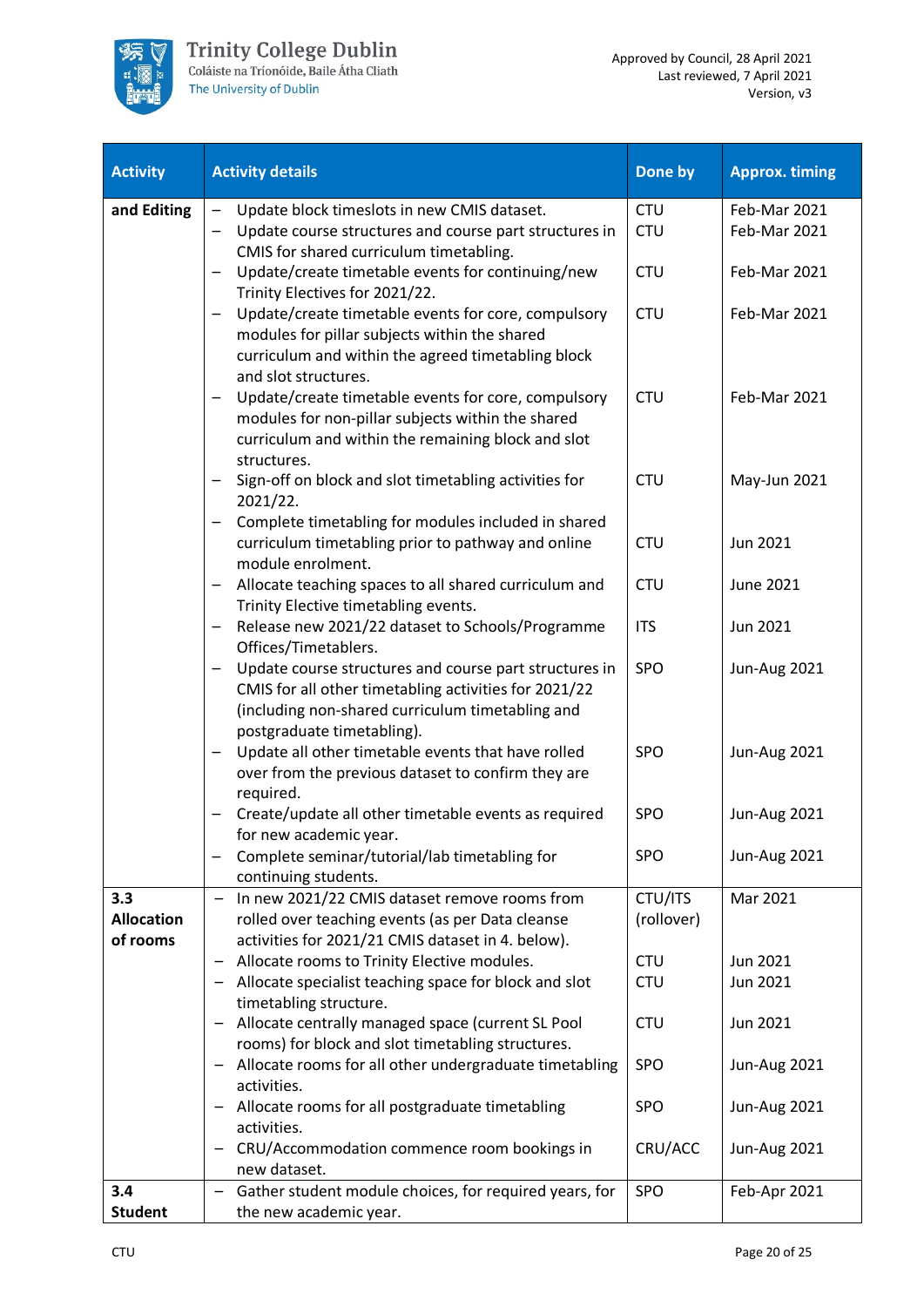

| <b>Activity</b>    | <b>Activity details</b>                                                            | Done by    | <b>Approx. timing</b> |
|--------------------|------------------------------------------------------------------------------------|------------|-----------------------|
| <b>Module</b>      | Enrol students to optional module choices for required                             | <b>SPO</b> | <b>Jun-Aug 2021</b>   |
| <b>Enrolment</b>   | vears.                                                                             |            |                       |
|                    | Allocate subgroups for seminars/tutorials, as required.                            | <b>SPO</b> | <b>Jun-Aug 2021</b>   |
|                    | Monitor and resolve student clashes.<br>$\qquad \qquad$                            | <b>SPO</b> | <b>Jun-Aug 2021</b>   |
|                    | Monitor new students in new dataset and ensure they                                | <b>SPO</b> | Aug-Sep 2021          |
|                    | are enrolled on modules following registration.                                    |            |                       |
|                    | Open pathway selection and online module enrolment<br>$\qquad \qquad \blacksquare$ | DT2/AR     | <b>TBC</b>            |
|                    | to JF, SF and JS students in shared curriculum                                     |            |                       |
|                    | programmes.                                                                        |            |                       |
|                    | - Open online module enrolment to students for                                     | AR         | <b>TBC</b>            |
|                    | selection of Trinity Electives.                                                    |            |                       |
|                    | Enrol students to Trinity Electives.                                               | <b>AR</b>  | <b>TBC</b>            |
|                    | Remove modules from students who do not progress                                   | <b>SPO</b> | Sep 2021              |
|                    | to the next academic year.                                                         |            |                       |
| 3.5                | Confirm timetable publication date for 2021/22.<br>$\overline{\phantom{0}}$        | <b>CTU</b> | Mar 2021              |
| <b>Publication</b> | Prepare and review provisional timetables.                                         | <b>SPO</b> | <b>Jul-Aug 2021</b>   |
| of                 | Amend provisional timetables as required.                                          | CTU/SPO    | Aug 2021              |
| <b>Timetables</b>  | Complete timetable preparation in time for release on<br>$\overline{\phantom{0}}$  | <b>SPO</b> | 23 Aug 2021           |
|                    | the My.TCD.ie portal.                                                              |            |                       |
|                    | Approve release of timetables on My.TCD.ie portal.                                 | <b>CTU</b> | 20 Aug 2021           |
|                    | Make timetables available on the My.TCD.ie portal.<br>-                            | <b>ITS</b> | 23 Aug 2021           |
|                    | Switch on timetable integrations with other systems.<br>-                          | <b>ITS</b> | 23 Aug 2021           |
| 3.6                | 2021/22 Semester 1: 13/09/2021-03/12/2021<br>$\qquad \qquad -$                     |            |                       |
| <b>Teaching</b>    | 2021/22 Semester 2: 24/01/2022 - 15/04/2022<br>$\overline{\phantom{m}}$            |            |                       |
| <b>Term Dates</b>  |                                                                                    |            |                       |

#### **Key:**

| AR         | <b>Academic Registry</b>                              |
|------------|-------------------------------------------------------|
| CRU/ACC    | Commercial Revenue Unit/Accommodation Office          |
| <b>CTU</b> | Central Timetabling Unit (ASD)                        |
| EF.        | <b>Estates and Facilities (Space Planning Office)</b> |
| <b>ITS</b> | <b>IT Services</b>                                    |
| <b>SPO</b> | Schools/Programme Offices                             |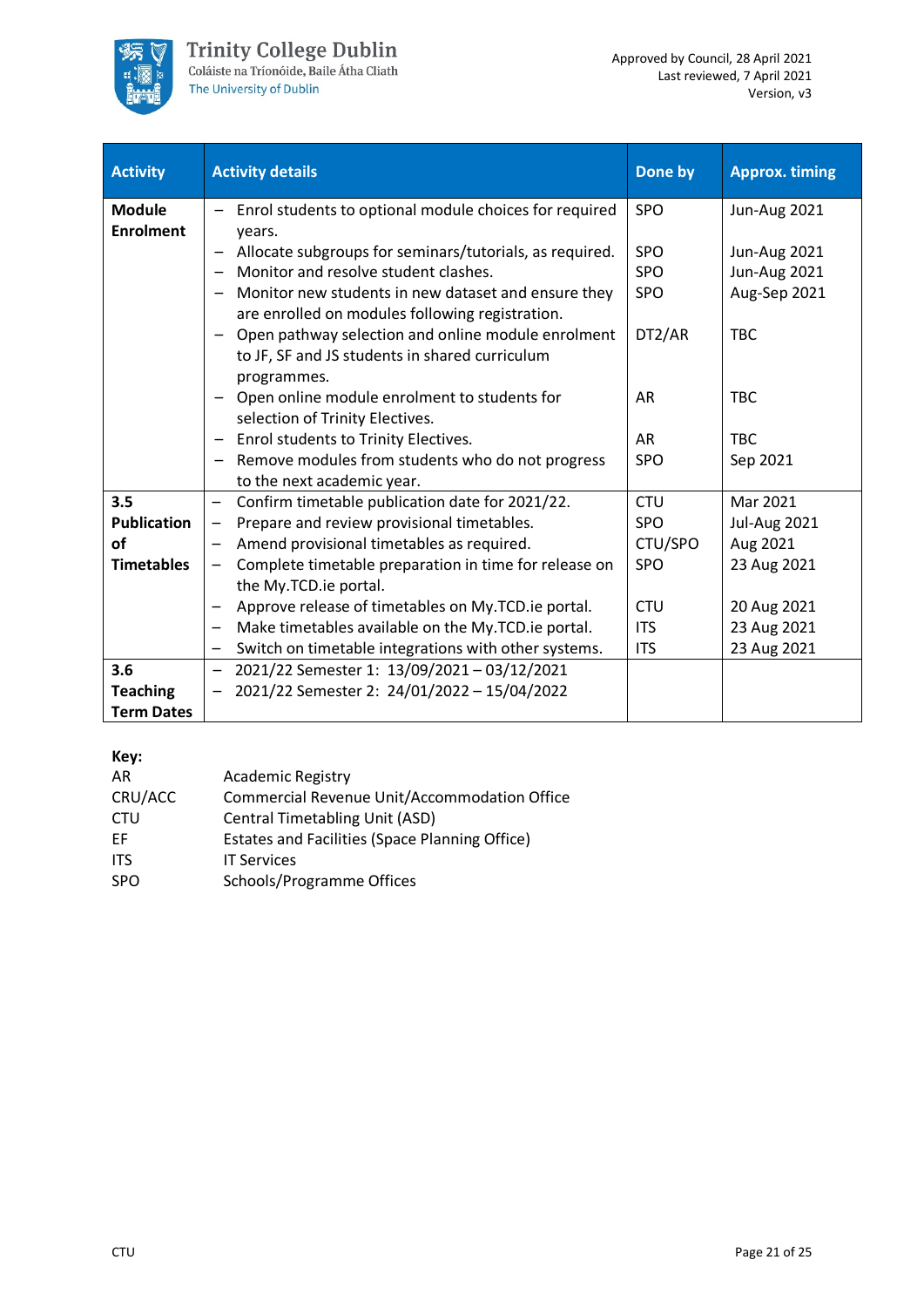

# **4. Data cleanse activities for new 2021/22 CMIS dataset**

Data cleanse activities for the 2020/21 CMIS rollover will differ slightly to the usual rollover activities to take into account the special timetabling required during the 2020/21 academic year due to the impact of the COVID-19 pandemic on teaching activities.

As part of the creation of the 2021/22 CMIS dataset, events from the 2020/21 dataset will be rolled over, with the following exceptions:

#### **4.1. Events will be removed from new dataset for weeks = 1 to 52 where:**

- 4.1.1. Events have no day
- 4.1.2. Events have no start time
- 4.1.3. Events have a start time before 0800 and after 2200
- 4.1.4. Events have no module (except event types = ACCOMM, ARTSBK, ENQ, ORIENT, XEXAM)
- 4.1.5. Events have a TYPE = MISC or CORE or ADMIN (and/or module codes/names containing MISC or miscellaneous).

Exceptionally this year, the following events will not be removed from the new dataset:

- 4.1.6. Events have no room
- 4.1.7. Events have a start time not commencing on the hour (e.g., 0915, 1545, etc.)
- 4.1.8. Events do not have an on-the-hour finish time

**Note**: Clashing events currently scheduled at 8am will not be removed, but other course clashes (where two compulsory modules clash) will be removed.

#### **4.2 Event types to be rolled over with rooms for weeks = 1 to 52 (except where otherwise noted):**

4.2.1 None. All School-allocated rooms for 2020/21 will be removed from all timetable events in the new dataset.

#### **4.3 Events to be unscheduled in the (new) rolled over dataset:**

4.3.1 Any events currently scheduled in Trinity Elective timeslots will be unscheduled in the new dataset<sup>[2](#page-21-0)</sup>.

#### **4.4 Events to be updated in the (new) rolled over dataset:**

4.4.1 Week ranges used for 2020/21 timetabling (5-10, 12-16, 23-28, 30-34) to be returned to normal teaching week ranges for 2021/22 (3-8, 10-14, 22-27, 29-33).

<span id="page-21-0"></span><sup>&</sup>lt;sup>2</sup> Where identifiable only events containing UG module codes will be unscheduled from the specific Trinity Elective timeslots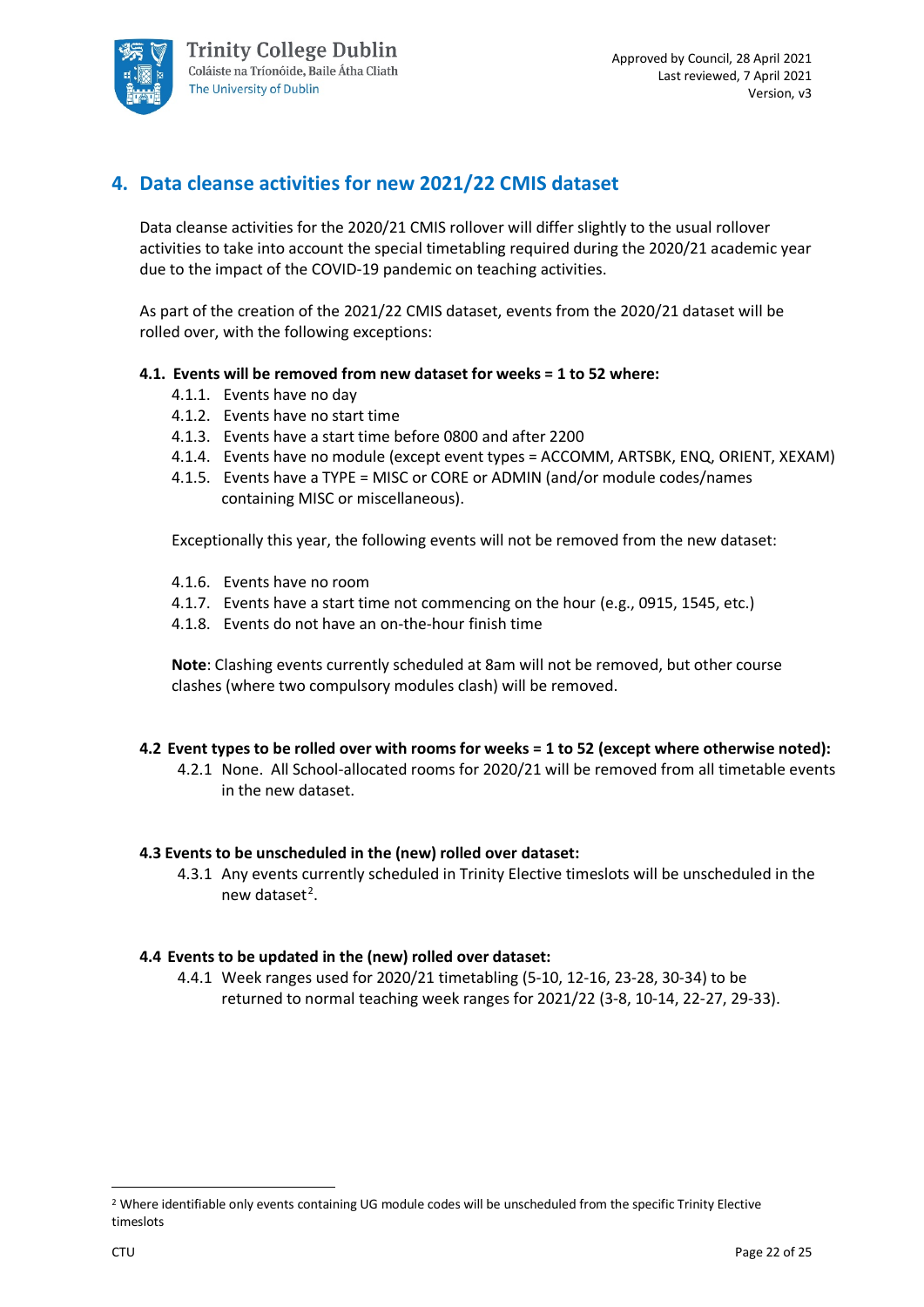

# **5. Definitions**

- 5.1 **Block**  a collection of timeslots within a timetable into which subject-based activities are placed.
- 5.2 **Pillar** a collection of independent subjects which can be taught at the same time.
- 5.3 **Centrally managed teaching space**  teaching spaces currently designated as 'Senior Lecturer Pool Rooms', which are owned and managed centrally (currently categorised in CMIS as 'A' rooms).
- 5.4 **Locally managed teaching space**  teaching spaces located within a range of rooms allocated to a School in the Space Atlas. These spaces may be 'specialist' teaching rooms, e.g., laboratories, libraries, etc. that are booked on a priority basis by the local School (currently categorised in CMIS as 'B', 'D' and 'P' rooms).
- 5.5 **Common Shared Timetable**  undergraduate programmes where the curriculum, or part of it, is offered in combinations, such as joint honours and multidisciplinary programmes or where modules are made available to other programmes or to visiting students.

A more comprehensive collection of terms can be found in the Timetabling Glossary.

# **6. Related Documents**

Timetabling Policy, v3, 7 April 2021 Policy for the Management of Teaching Spaces, v2, 7 April 2021

## **7. Document Control and Approval**

| Undergraduate Studies Committee: | 13 April 2021 |
|----------------------------------|---------------|
| Graduate Studies Committee:      | 22 April 2021 |
| Council:                         | 28 April 2021 |

#### **8. Date of next review:** Academic year 2022/23.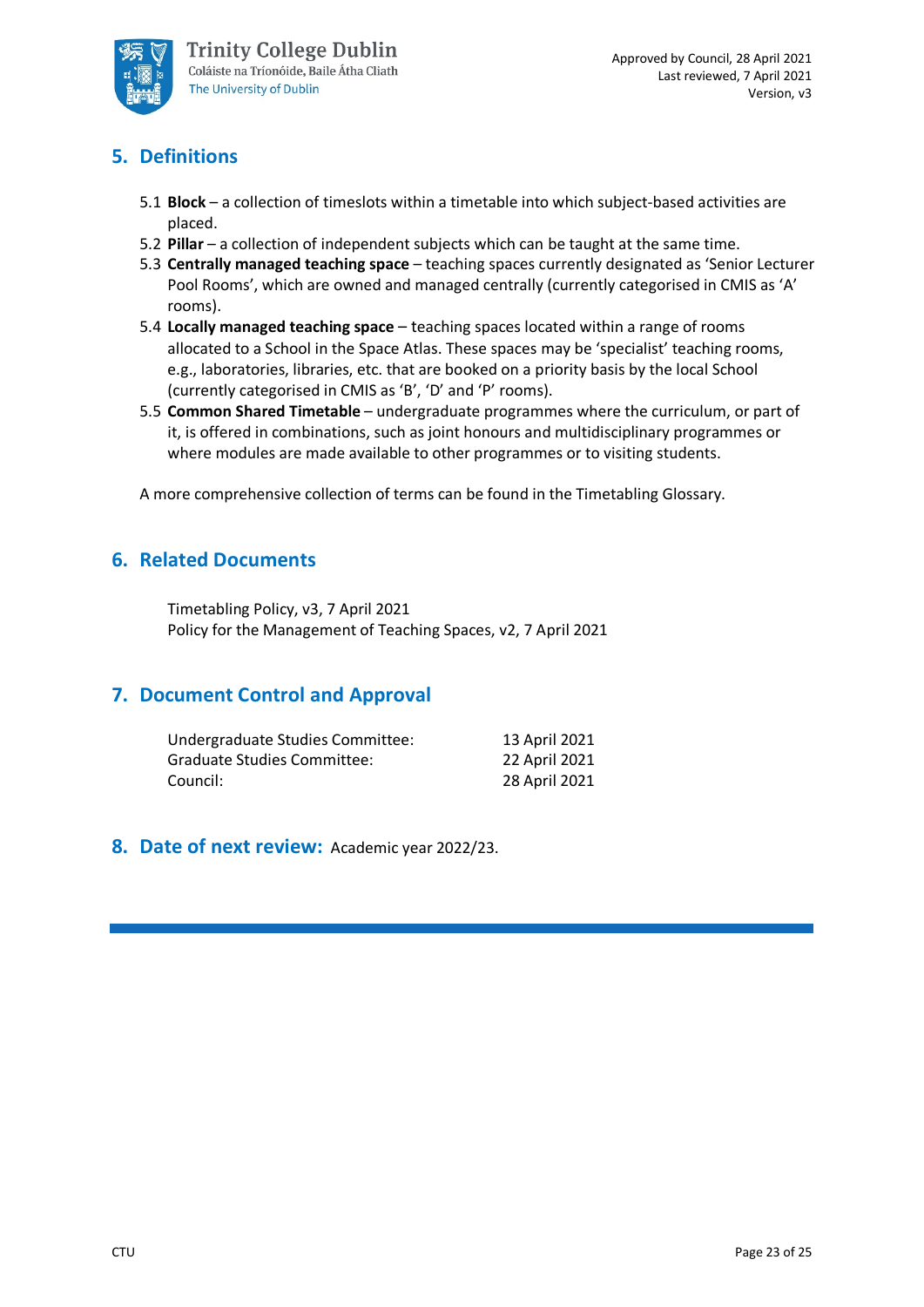

# **Appendix 1**

#### **Programmes included in the block timetabling structure** (i.e., programmes with a shared curriculum within the new common programme architecture). Year 1, Year 2 and Year 3 in 2021/22.

| <b>Faculty</b> | <b>Course / Degree / Moderatorship</b>                             |
|----------------|--------------------------------------------------------------------|
| <b>AHSS</b>    | Ancient and Medieval History and Culture (AMHC)                    |
| <b>AHSS</b>    | <b>Business Studies and French</b>                                 |
| <b>AHSS</b>    | <b>Business Studies and German</b>                                 |
| <b>AHSS</b>    | <b>Business Studies and Polish</b>                                 |
| <b>AHSS</b>    | <b>Business Studies and Russian</b>                                |
| <b>AHSS</b>    | <b>Business Studies and Spanish</b>                                |
| <b>AHSS</b>    | Classics, Ancient History & Archaeology (CLAHA)                    |
| <b>AHSS</b>    | <b>Economic and Social Studies (BESS)</b>                          |
| <b>AHSS</b>    | <b>European Studies</b>                                            |
| <b>AHSS</b>    | European Studies Columbia                                          |
| <b>AHSS</b>    | <b>History and Political Science</b>                               |
| <b>AHSS</b>    | Law and Business                                                   |
| <b>AHSS</b>    | Law and French                                                     |
| <b>AHSS</b>    | Law and German                                                     |
| <b>AHSS</b>    | <b>Law and Political Science</b>                                   |
| <b>AHSS</b>    | Middle Eastern and European Languages and Culture (MEELC)          |
| <b>AHSS</b>    | Middle Eastern and European Languages and Culture (MEELC) Columbia |
| <b>AHSS</b>    | Philosophy, Political Science, Economics and Sociology (PPES)      |
| <b>AHSS</b>    | <b>Political Science and Geography</b>                             |
| <b>AHSS</b>    | Sociology and Social Policy                                        |
| <b>AHSS</b>    | Joint Honours programme                                            |
| <b>Faculty</b> | <b>Course / Degree / Moderatorship</b>                             |
| <b>EMS</b>     | <b>Computer Science and Business</b>                               |
| <b>EMS</b>     | <b>Computer Science and French</b>                                 |
| <b>EMS</b>     | <b>Computer Science and German</b>                                 |
| <b>EMS</b>     | <b>Computer Science and Modern Irish</b>                           |

**Programmes not included in the block timetabling structure[3](#page-23-0)** (i.e., single honours programmes within the new common programme architecture; programmes in the Professional, Science and Clinical architecture pathways). All years in 2021/22.

| <b>Faculty</b> | <b>Course / Degree / Moderatorship</b>      |
|----------------|---------------------------------------------|
| <b>AHSS</b>    | <b>Global Business</b>                      |
| <b>AHSS</b>    | <b>Clinical Speech and Language Studies</b> |
| <b>AHSS</b>    | <b>Deaf Studies</b>                         |
| <b>AHSS</b>    | Drama and Theatre Studies                   |
| <b>AHSS</b>    | Early and Modern Irish                      |
| <b>AHSS</b>    | <b>English Studies</b>                      |
| <b>AHSS</b>    | Film                                        |
| <b>AHSS</b>    | Film Columbia                               |
| <b>AHSS</b>    | History                                     |

<span id="page-23-0"></span><sup>&</sup>lt;sup>3</sup> Modules for single honours programmes which are included in the shared curricula of other programmes within the Common Architecture will be centrally timetabled.